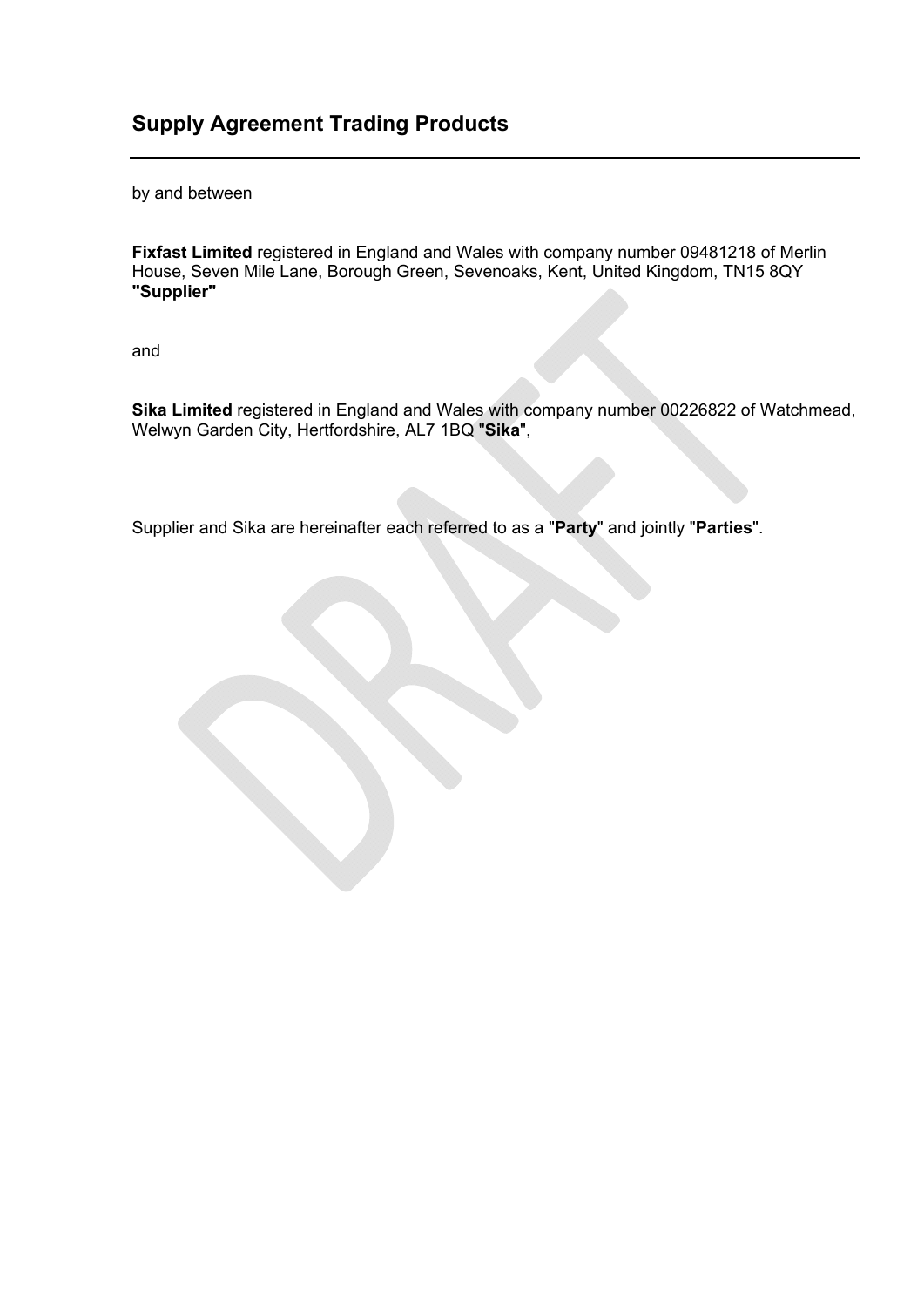# **Table of contents**

- 1. Preamble<br>
2. Definitions<br>
3. Subject of<br>
5. Subject of<br>
2. Price<br>
2. Drdering a<br>
2. Decificat<br>
2. Specificat<br>
2. Sepecificat<br>
2. Liability<br>
1. Liability<br>
1. Liability<br>
1. Liability<br>
1. Liability<br>
1. Limitation<br>
1. Conti **Definitions**
- **Subject of the Agreement**
- **Steering Committee**
- **Price**
- 
- **Ordering and Delivery Terms**
- Packing and Marking, Product documentation
- **Specifications and Quality Assurance**
- Sale of the Products to third Parties / Trademarks and Know-how
- **Services**
- Warranty
- Liability
- Indemnification and defence of claims
- **Limitation of liability**
- Contingency Planning
- **Insurance**
- **Confidentiality**
- Term
- **Earlier Termination**
- **Force Majeure**
- Duties upon Termination
- **General Provisions**
- Governing Law / Forum
- **Signatures**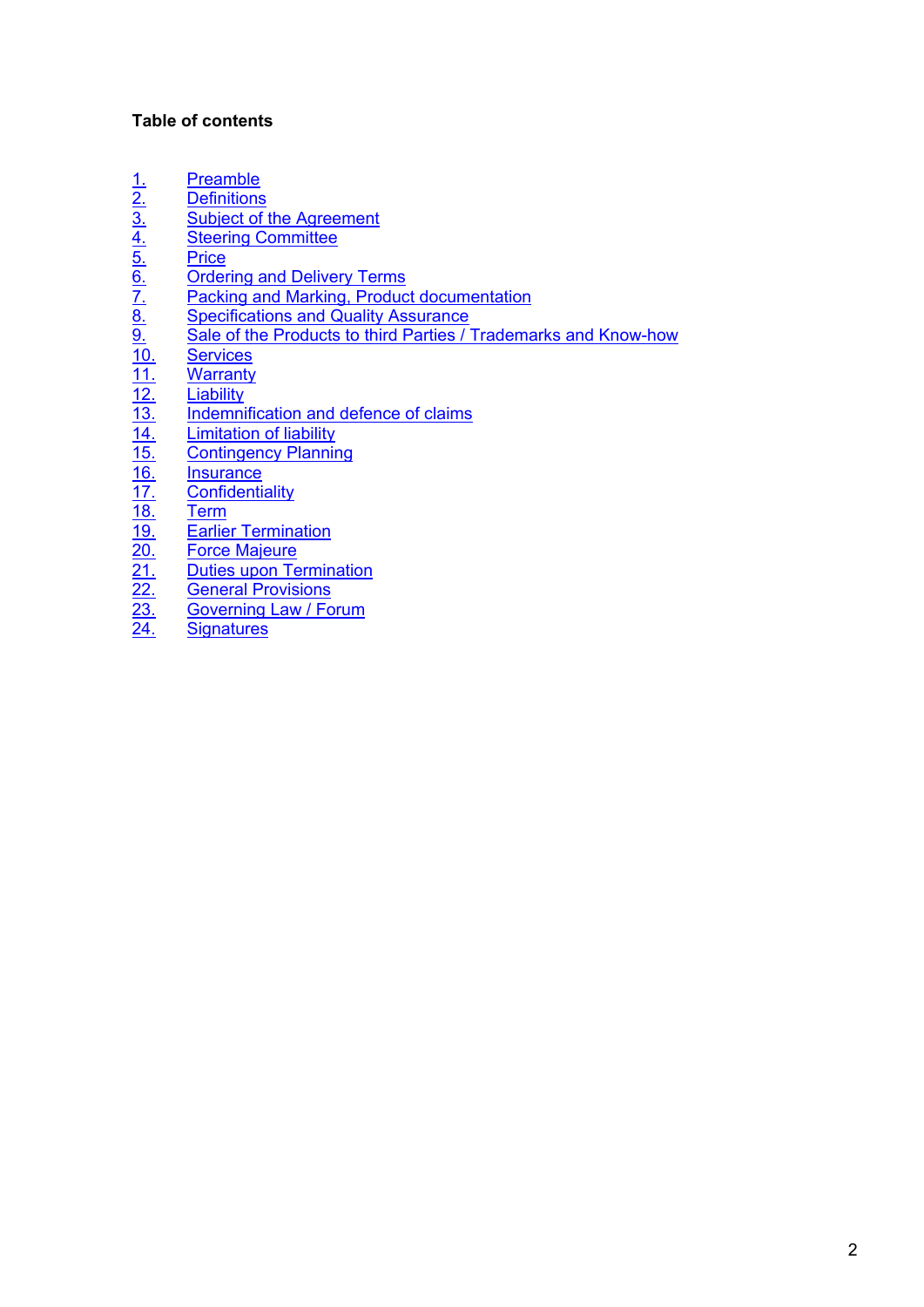# **1. Preamble**

- 1.1. Supplier is a producer of Mechanical Fixings and associated accessories and is willing to sell to Sika such products for distribution under trademarks owned by Sika AG, Zugerstrasse 50, CH-6340 Baar, Switzerland, as well as under its own trademarks. Sika is interested in purchasing such products from Supplier as an addition to its own product range. Further, Supplier will provide to Sika services related to the supply of Products upon request.
- 1.2. The purpose of this Agreement is to define the framework for the individual purchases of the contractual products by Sika from Supplier.

### **2. Definitions**

- 2.1. "**Agreement**" shall mean this agreement, including the Clauses and the Annexes attaching thereto and any documents which are incorporated by reference.
- 2.2. "**Effective Date**" shall mean XX 2019.
- 2.3. "**Guarantee Period**" shall mean the guarantee period defined per Product pursuant to **Annex 4**.
- 2.4. "**Guarantee Requirements**" shall mean the guarantee requirements defined per Product in **Annex 4**.
- 2.5. "**Non-conforming Products**" are defined in Clause 12.1.
- 2.6. "**Non-standard Products**" shall mean those Products specifically marked as such in **Annex 2.**
- 2.7. "**Products**" shall mean the products as listed in **Annex 2** and all other products which may be sold by Supplier to Sika.
- 2.8. "**Proprietary Information**" has the meaning as given thereto in clause 17.
- 2.9. "**Released Production Site**" shall mean the Supplier's production site(s) as listed in **Annex 6**.
- 2.10. "**Services**" shall mean the services related to the supply of the Products and listed in Clause 10 and applicable Annexes referred to in the said Clause 10.
- 2.11. "**Sika End Product**" shall mean the end product supplied by Sika to a customer, which incorporates the Product(s).
- 2.12. "**Sika Product Guarantee**" shall mean the guarantee(s) offered by Sika to its customers, relating to the Sika End Product(s), examples of which are set out at Annex 4.
- 2.13. "**Specifications**" shall mean the specifications for the Products as listed in **Annex 6**, including any trading product specifications.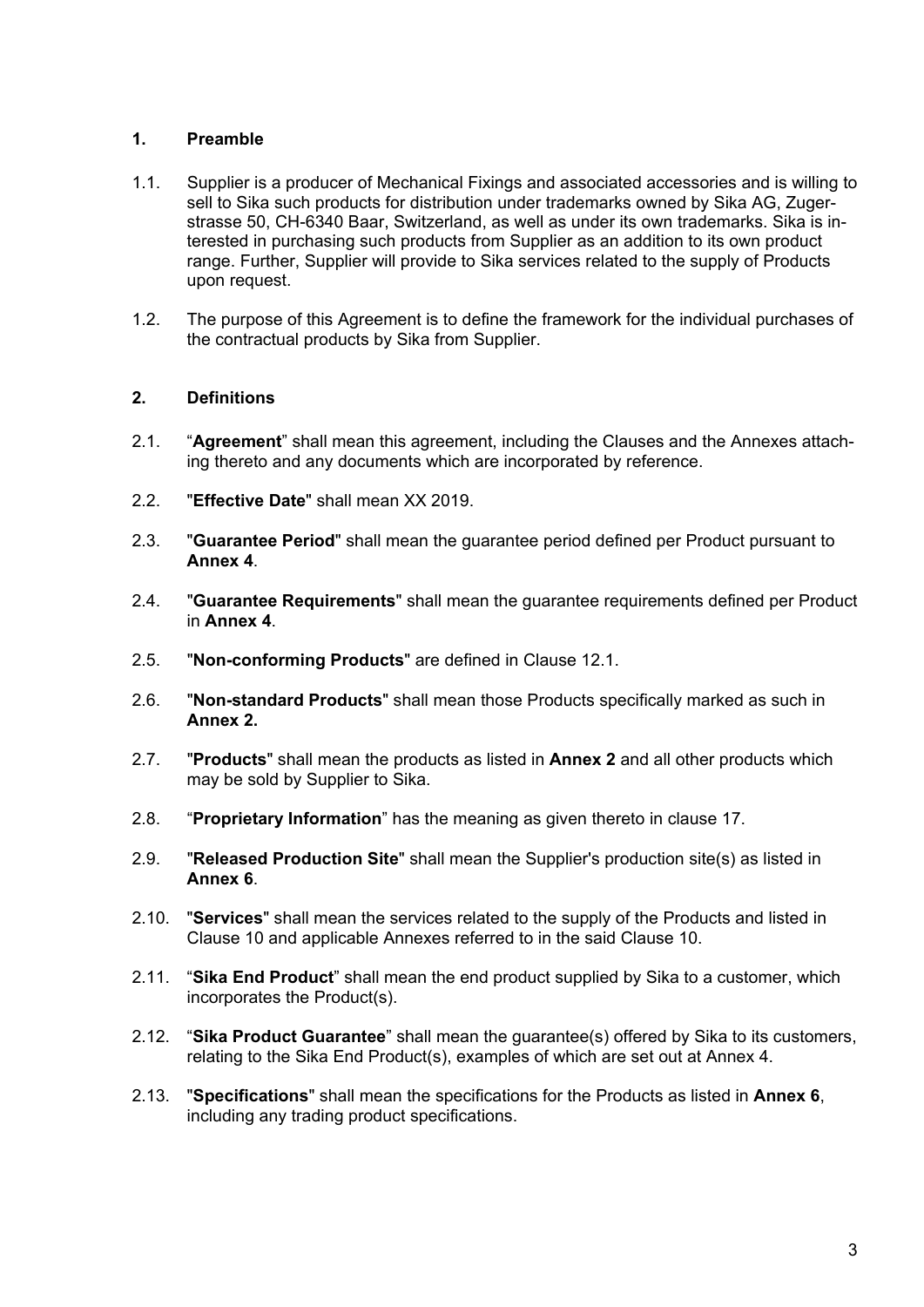- 2.14. "**Steering Committee**" has the meaning as given thereto in clause 4.
- 2.15. "**Territory**" shall mean the countries referred to in **Annex 1**.
- (a) A person includes a natural person, corporate or unincorporated body (whether or not having separate legal personality).
- (b) The Annexes form part of this Agreement and shall have effect as if set out in full in the body of this Agreement. Any reference to this Agreement includes the Annexes.
- (c) A reference to a company shall include any company, corporation or other body corporate, wherever and however incorporated or established.
- (d) A reference to a statute or statutory provision is a reference to it as amended, extended or re-enacted from time to time.
- (e) A reference to a statute or statutory provision shall include all subordinate legislation made from time to time under that statute or statutory provision.
- (f) Any obligation on a party not to do something includes an obligation not to allow that thing to be done.
- (g) A reference to this Agreement or to any other agreement or document referred to in this Agreement is a reference to this Agreement such other agreement or document as varied or novated (in each case, other than in breach of the provisions of this Agreement) from time to time.
- (h) References to clauses and annexes are to the clauses and annexes of this Agreement and references to paragraphs are to paragraphs of the relevant annex.
- (i) Any words following the terms including, include, in particular, for example or any similar expression shall be construed as illustrative and shall not limit the sense of the words, description, definition, phrase or term preceding those terms.

### **3. Subject of the Agreement**

- 3.1. Within the Territory, Supplier agrees to sell to Sika and Sika agrees to purchase from Supplier, Products, subject to the terms and conditions of this Agreement. Further, Supplier agrees to render to Sika some Services related to the sale of Products, subject to the terms and conditions of this Agreement.
- 3.2. This Agreement shall govern all purchases of Products by Sika from Supplier and all previous agreements between the Parties, including the Original Agreement, are terminated with effect from the Effective Date, save that the Parties' accrued rights and remedies under the Original Agreement are preserved.

# **4. Steering Committee**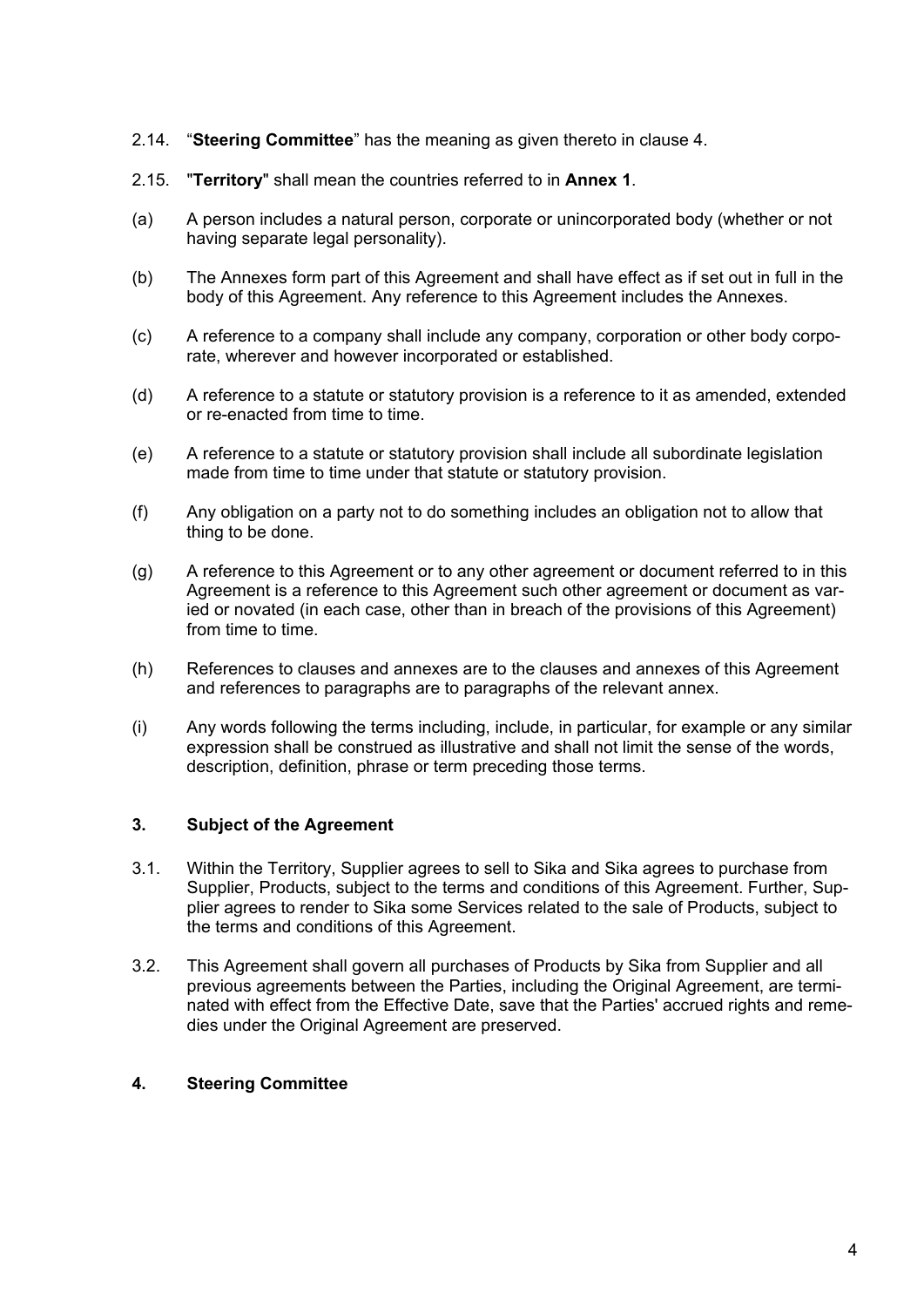- 4.1. The Steering Committee shall monitor and co-ordinate the performance of the Agreement, consider any matter which the Parties consider relevant, secure the continuous flow of information, investigate whether there is room for improvement and verify whether the Parties are operating within the spirit of the terms of this Agreement. The Steering Committee shall meet at least annually.
- 4.2. Initially the Steering Committee consists of the following members: Sika:
	- Phil Heyes Head of Purchasing Sika UK
	- Dean Grady Product Engineer Roofing
	- Gavin White Head of Product Management & Marketing- Roofing

### Supplier:

- Steve Coppins Customer Services Manager
- Jon Carron Head of Commercial
- Warwick Badams Commercial Development Executive
- 4.3. Any change in the representation of the Steering Committee by one Party shall be notified to the other Party prior in writing. The Parties strive for providing a continuous representation within the Steering Committee.

# **5. Price**

- 5.1. EXW prices (INCOTERMS® 2010) for the Products shall be as listed in **Annex 2** and shall apply to all purchases of Products by Sika. Prices quoted are excluding Value Added Tax, goods and services tax or similar tax ("VAT"), but including packaging and marking.
- 5.2. Validity of the Products' prices and process to negotiate any price adaptations are described in **Annex 2**.
- 5.3. Payment terms are as stated at **Annex 2**.
- 5.4 If a due date for payment is exceeded, Sika will be in default and, without any reminder or notice of default being required, Sika will be charged a daily interest of 1.5% plus collection costs being set for this purpose at no less than 10% of the sum due, with a minimum of £150.00 (one hundred and fifty pounds).

### **6. Ordering and Delivery Terms**

- 6.1. For orders of Products (other than Non-standard Products) within the forecast the order lead time shall be as stated in **Annex 2.**
- 6.2. For any orders not reflected in the forecast and for orders of Non-standard Products, the Parties shall mutually agree on the according lead time and Supplier shall endeavour to comply with any reasonable requests by Sika in this respect.
- 6.3. Orders shall be effected individually by Sika to Supplier and according to the template purchase order pursuant to **Annex 3**.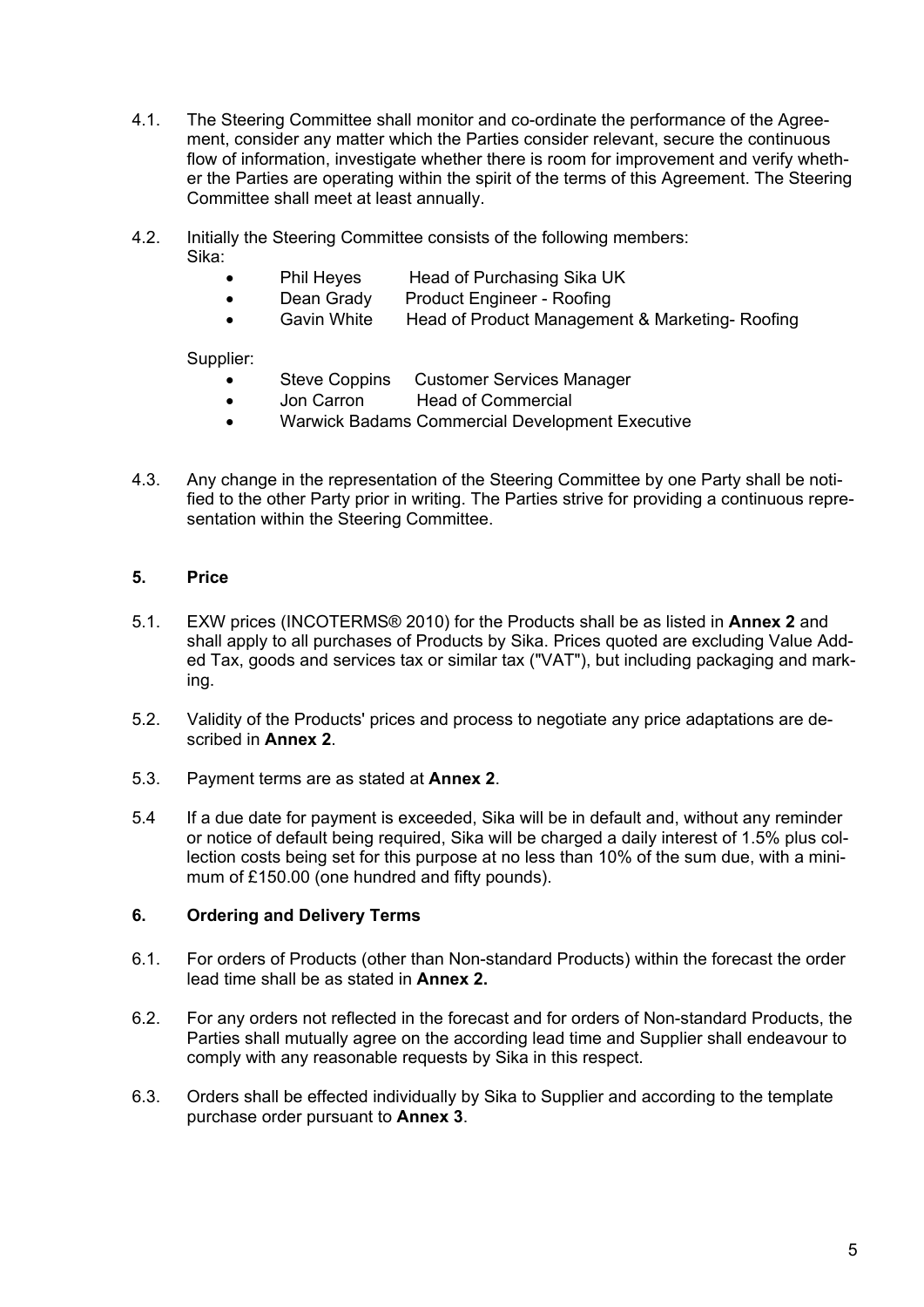- 6.4. Supplier shall immediately inform Sika of any circumstances which may lead to not meeting agreed lead times.
- 6.5. The Parties shall for each calendar year not later than October 30 of the preceding year determine the required production capacity (including seasonal peaks) required by Sika to cover its demand for products in that year ("**Required Production Capacity**") and whether Supplier can meet the Required Production Capacity. Supplier shall commit to meeting the Required Production Capacity to Sika.
- 6.6. Delivery terms are as stated in **Annex 2** (INCOTERMS 2010®) and further additional notes in Annex 11.
- 6.7. Title to the Products shall pass from the Supplier to Sika at the time of delivery pursuant to delivery terms indicated in **Annex 2** when the full payment has been made by the Sika to Supplier, provided, however, if the payment for the Products is made prior to delivery, then the title shall pass to Sika when the full payment has been made.
- 6.8. Risk to the Products shall pass from Supplier to Sika at the time of delivery pursuant to delivery terms indicated in **Annex 2**.

### **7. Packing and Marking, Product documentation**

- 7.1. Any artwork provided by Sika remains the sole property of Sika or of any other company in Sika's group. Packaging and marking of Products listed in **Annex 2** are defined in **Annex 5.**
- 7.2. Material safety data sheets shall be provided and updated by Supplier.

### **8. Specifications and Quality Assurance**

- 8.1. The Products shall fulfil the Specifications as published in Supplier product literature and pursuant to **Annex 6**. Sika shall inform Supplier of any requested changes in the Specifications at least 6 months prior to the intended change.
- 8.2. Supplier will inform Sika in writing of any of the following:
	- 8.2.1 any changes to the relevant technical literature and safety data sheets, at least 3 months prior to the intended change;
	- 8.2.2 amendments to the applicable Trading Product Specifications pursuant to Annex 6, at least 6 months prior to the intended change, and any other change in the production process, at least 3 months prior to the intended change;
	- 8.2.3 intended production of the Products in a site other than a Released Production Site, at least 6 months prior to the intended start of production.

If the above deadlines cannot be met and any of the above mentioned changes must be implemented within a shorter delay, Sika shall, for the minimum period(s) as referred to above, have the right to be supplied with sufficient quantities of Products in accordance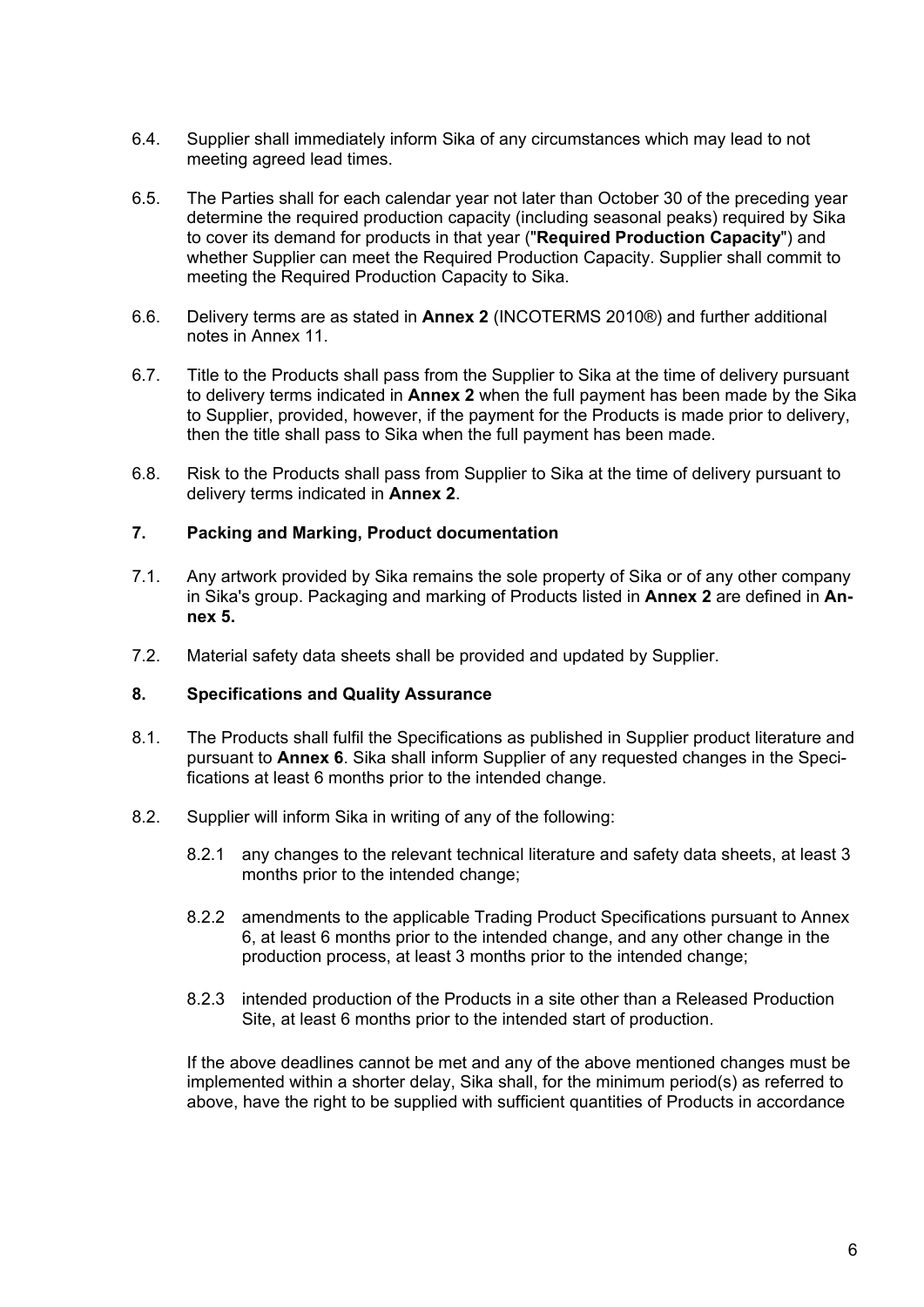with the forecast that have been produced prior to implementation of the according changes.

- 8.3. If changes in the production process or a change in a Released Production Site leave the Specifications unaffected but may negatively affect the properties of Sika's finished products produced with the Products the Parties shall in good faith negotiate and implement an according amendment of the Specifications.
- 8.4. Supplier shall maintain a Quality Assurance System (ISO9001ff. or similar) to ensure constant quality of the Products in accordance with the Specifications. Further, Supplier shall provide a certificate of analysis upon specific request of Sika.
- 8.5. Supplier shall keep appropriate documentation and evidence of testing procedure of each production batch for a period of at least 10 years or for 6 months after the expiry of the respective Guarantee Period, whichever occurs later.
- 8.6. Sika shall be entitled, upon prior written notice, to inspect the Released Production Sites and to check production report for the Products or test reports respectively, as well as request samples of the Products.
- 8.7. Sika or its representatives respectively shall be entitled upon prior written notice to inspect the relevant manufacturing sites of Supplier and check production reports for the Products as well as request samples of Products.
- 8.8. Sika's obligation to inspect the Products upon receipt shall be limited to their quantity and visible packaging damage to the Products.
- 8.9 Sika's right to claim any liability in connection to the Products that could have been determined by the inspection of the quantity and the visible packaging damage to the Products will lapse within 3 working days after delivery of the Products.

### **9. Sale of the Products to third Parties / Trademarks and Know-how**

- 9.1. Distribution of the Products to third parties is effected under trademarks owned by Sika AG, Zugerstrasse 50, CH-6340 Baar, Switzerland ("**Trademarks**"). Supplier agrees that the Trademarks are placed on the Products and that Supplier's trademarks, if any, shall be removed.
- 9.2. Sika AG, shall remain the sole owner of the Trademarks. Further, any printed matters produced by or on behalf of Sika for the distribution of the Products ("**Printed Matters**") are solely owned by Sika or by Sika AG as well as any know-how and/or inventions owned or created by Sika relating to the Products ("**Know-how**"). Nothing herein may be construed as granting Supplier any right and/or interest in the Trademarks, Printed Matters and/or Know-how except as provided expressly in this Agreement.
- 9.3. Supplier shall not use Trademarks or any other trademark, trade name, etc. which is deceptively or similar to the Trademarks other than within the scope of this Agreement.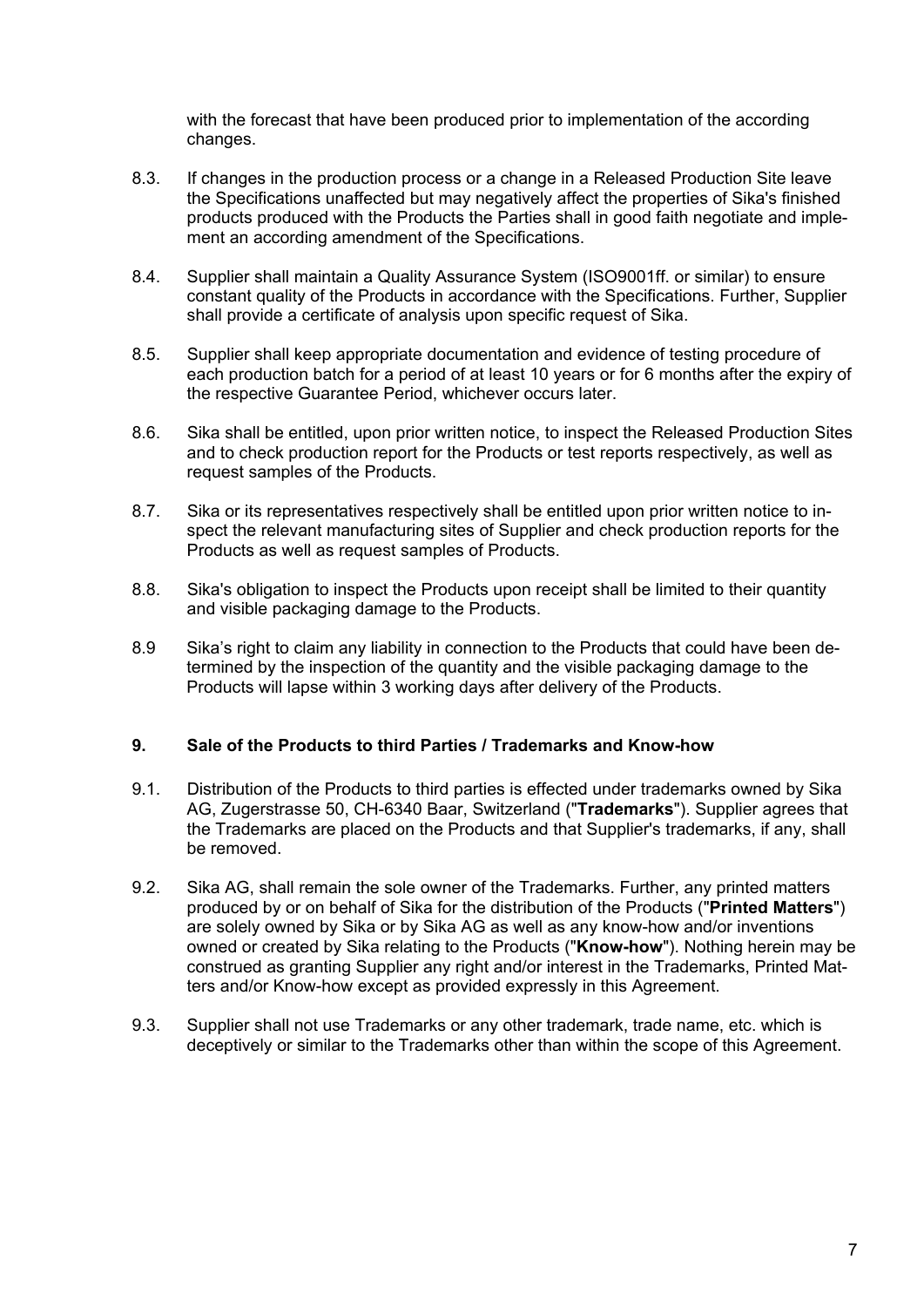### **10. Services**

- 10.1. Supplier shall provide to Sika upon specific request thermal resistance and performance calculations with respect to the Product as further defined in detail in **Annex 7**.
- 10.2. Supplier shall provide Sika upon specific request with tapered insulation quotations and tapered drawings and schemes as further defined in detail in **Annex 7**.
- 10.3. Supplier shall have in place a documented complaint handling procedure as further outlined in **Annex 8** which shall be made available to Sika; in this respect, Supplier shall maintain a dedicated complaint e-mail address for Sika and shall either acknowledge or refuse complaints by Sika within 3 working days.
- 10.4. Supplier shall respond to all enquiries, in particular claims from Sika within any agreed timescale and as further outlined in **Annex 8**.
- 10.5. Upon specific request by Sika, Supplier shall visit construction sites as maybe required during any phase of the construction or as part of the tendering or sales process. The Parties shall agree on the related costs on a case-by-case basis. Further, Supplier shall perform site surveys upon specific request by Sika in accordance with the rules pursuant to **Annex 9**.
- 10.6. Supplier shall provide Sika with all useful information or technical data, site measurement, product specification and/or information guidance in relation to design and construction feasibility and/or implications and with any other reasonable support as may be required by Sika from time to time.
- 10.7. Supplier shall notify Sika about any known problem or defect with the Product in due course.

# **11. Warranty**

- 11.1. Supplier will give the warranties set out in Annex 4 in relation to each supply under this Agreement and further warrants generally that:
	- 11.1.1 the Products comply with all mandatory laws and regulations applicable to the Released Production Sites;
	- 11.1.2 the Products, the sale of the Products to Sika and the process by which the Products are made, do not infringe or misappropriate any patent, copyright, trademark, trade secret or other third party proprietary or intellectual property right; and
	- 11.1.3 it is transferring good title to all Products, free and clear of any claims, liens or other encumbrances.

### **12. Liability and Guarantee Requirements**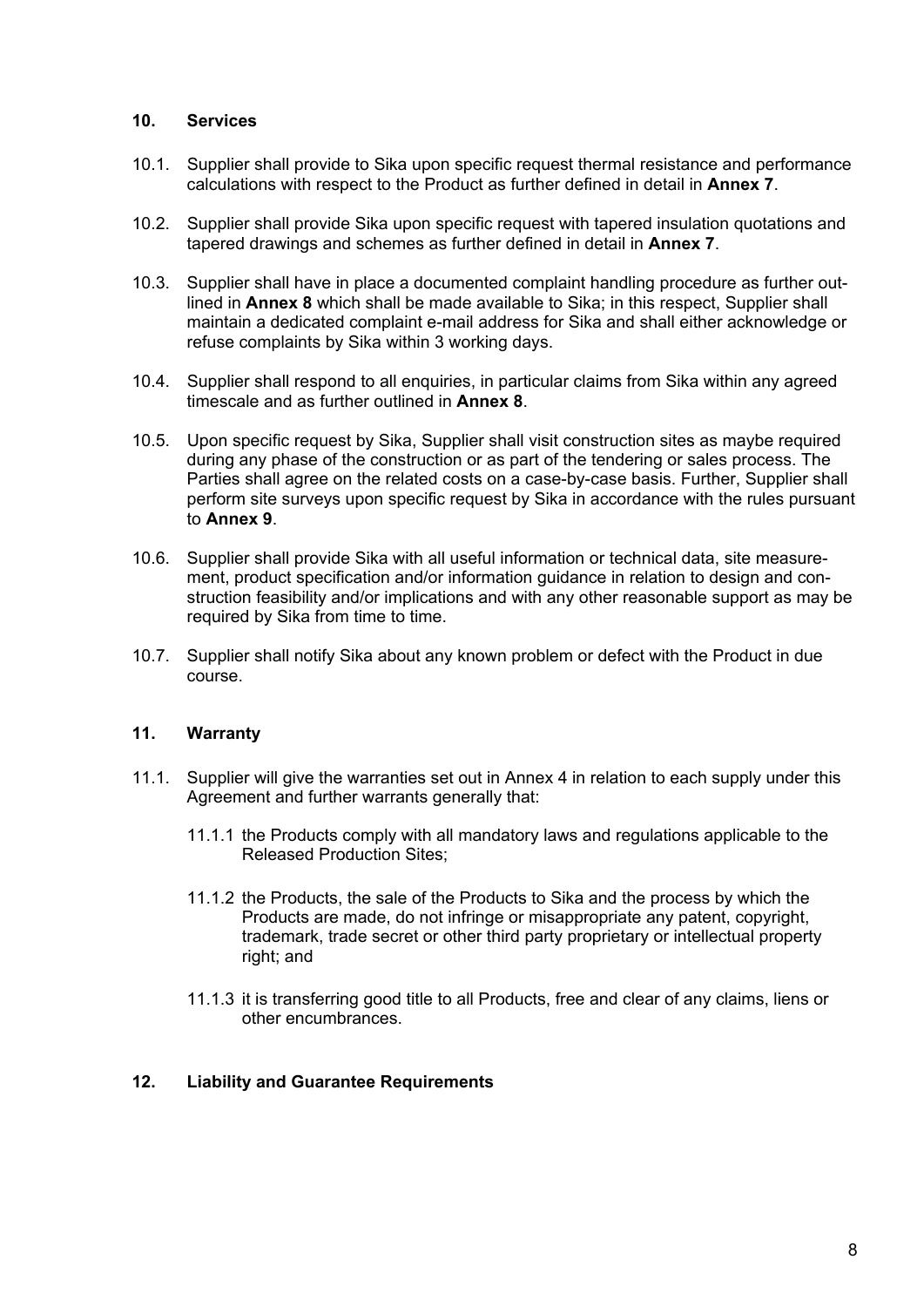- 12.1. Subject to Clause 14, Supplier's liability and the remedies of Sika for Products not conforming to the warranties set forth in this Agreement ("**Non-conforming Products**") shall be as follows:
	- 12.1.1 free-of-charge replacement of Non-conforming Products with conforming Products; and
	- 12.1.2 reimbursement of all costs, expenses and losses reasonably incurred by Sika; and
	- 12.1.3 indemnification and hold harmless pursuant to Clause 13.1 and assistance in defending claims pursuant to Clause 13.2.
- 12.2. Supplier's liability pursuant to Clause 12.1 shall be excluded if the defects or damages are the result of non-compliance by Sika or its customer with Supplier's written guidelines regarding storage and application of the Products, including but not limited to usage after expiry of the shelf life. This also applies if products upon delivery / arrival have defects or damages which should be discarded and replaced by Supplier but will still be installed by Sika.
- 12.3. Supplier shall be informed by Sika in due course about damages or defects which may have been caused by a Non-conforming Product, but no later than 10 years and 6 months after its delivery to Sika / a customer, 6 months after the expiry of the respective Guarantee Period of such Non-conforming Product, or 6 months after the expiry of the respective guarantee issued in writing by Sika, whichever occurs later.
- 12.4. Sika shall, in respect of any Sika End Products supplied which incorporate the Products, provide the Sika Product Guarantees (in a form to be prepared by Sika) for the duration of up to 25 years, limited to £500,000 per guarantee, in respect of the Sika End Products. Examples of such Sika Product Guarantees are attached at Annex 4 for illustration purposes only. If the Sika Product Guarantee contained in Annex 4 is not sufficient in a particular situation, e.g. the £500,000 limit is deemed too low, Sika shall notify the Supplier in due time and in writing.
- 12.5. Sika shall notify the Supplier whenever a Sika Product Guarantee of longer than 15 years is issued to a customer.
- 12.6. Without prejudice to clauses 12.1 12.3 and Annex 6, the Supplier shall indemnify Sika for any proper and established claims under the Sika Product Guarantee relating to the Products and shall immediately attend site to inspect the Products and provide all reasonable assistance to Sika in the resolution of any claims made or notified under the Sika Product Guarantee with the aim where possible to conclude such claims within 4 weeks.

# **13. Indemnification and defence of claims**

13.1. Subject to Clause 14, each Party (each, an "**Indemnifying Party**") shall indemnify and hold harmless the other Party and its subsidiaries and affiliates against any and all third party claims and any and all penalties, losses, liabilities, judgments, settlements, awards and costs (including but not limited to reasonable legal fees and expenses) resulting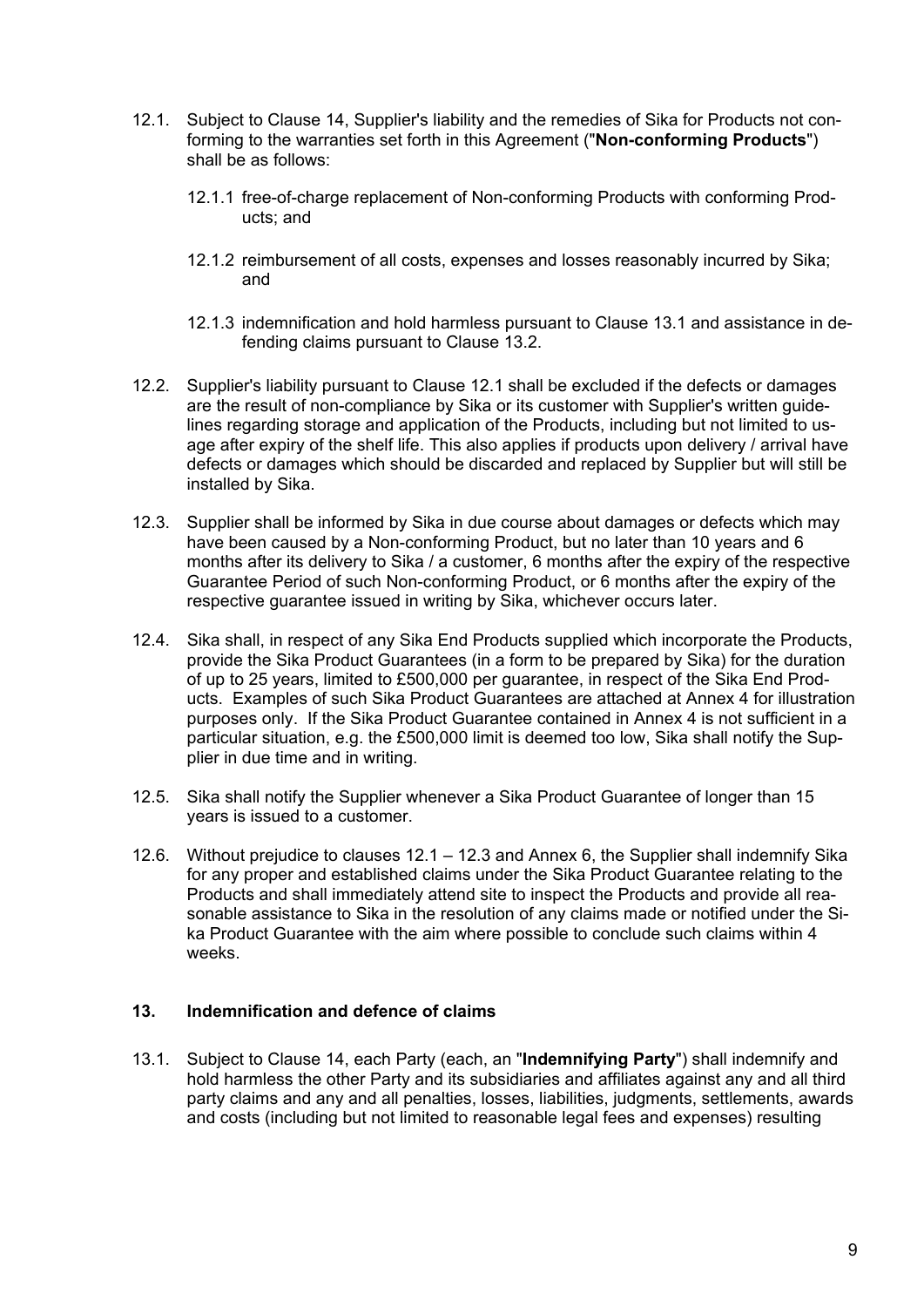from third party claims arising out of or related to: (i) any breach or alleged breach of any representation, warranty or agreement made by the Indemnifying Party to the other Party in this Agreement; and (ii) any other claim arising out of the negligence or wrongful act or omission of the Indemnifying Party ("**Claims**").

13.2. Any defence of Claims related to the Products shall be organised and led by Sika, in close consultation with the Supplier. Supplier shall provide all reasonable support in investigating and defending such Claims, including but not limited to attending meetings with claimants, conducting on-site and laboratory investigations.

# **14. Limitation of liability**

- 14.1. Subject to Clause 14.2 any liability of either Party whether arising from breach of this Agreement or any applicable statutory provision or tort shall in each calendar year be limited to £10,000,000.00 (ten million pounds). In no event shall either Supplier or Sika be liable for punitive or exemplary damages in connection with or arising out of this Agreement.
- 14.2. Any mandatory statutory rights of either Party remain reserved.
- 14.3. No provision of this Clause 14, nor in Clauses 12 or 13 shall apply to restrict or exclude liability for claims;

14.3.1 for bodily injury, sickness, disease or death, or

14.3.2 arising out of fraud, gross negligence or intentional acts; or

14.3.3 the restriction or exclusion of which is otherwise forbidden by law.

## **15. Contingency Planning**

- 15.1. The Parties acknowledge that the continuous supply of Products to Sika is crucial.
- 15.2. Supplier shall therefore continue to have during this Agreement a contingency plan which consists at least of the following:
	- 15.2.1 security stock of Products representing the likely demand of 2 weeks based on the most recent forecast; and/or
	- 15.2.2 sufficient insurance coverage for property and business interruption risks as well as machinery break-down; a certificate of the according insurance coverage will be provided by Supplier to Sika if requested.

### **16. Insurance**

16.1. Supplier shall provide and maintain throughout the validity of this Agreement and for a period of 2 years afterwards a liability insurance with limit of at least £15,000,000.00 (fif-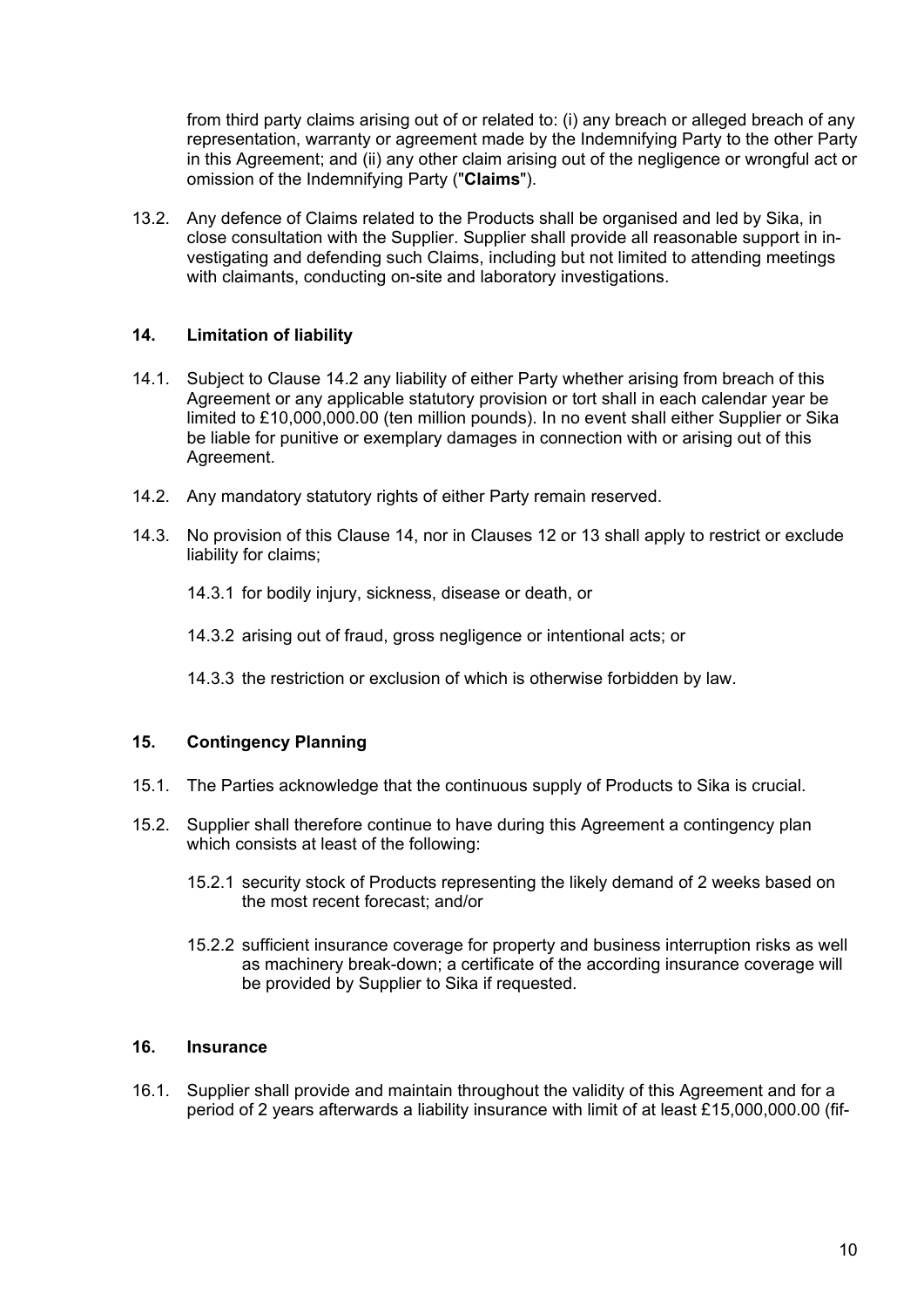teen million pounds) for claims arising from a single event or series of related events in a single calendar year and deductibles per occurrence of not more than £200,000.00 (two hundred thousand pounds).

16.2. A certificate of according insurance coverage will be provided by Supplier to Sika if requested.

# **17. Confidentiality**

- 17.1. Each Party may be disclosing to the other information, in a number of different forms and media, including oral statements, which is proprietary and confidential ("**Proprietary Information**"). This Proprietary Information includes financial, technical, production and other information.
- 17.2. Without the prior written consent of the other Party, neither Party shall disclose Proprietary Information of the other Party, in whole or in part, to any person other than to that Party's directors, officers, employees and members being directly engaged in the subject of this Agreement and whose knowledge of such Proprietary Information is essential for the compliance of the respective Party with this Agreement. Each Party shall take all reasonable steps to ensure that its directors, officers, employees and members shall at all times preserve strict secrecy in relation to the said information.
- 17.3. Further, the Parties shall not use the Proprietary Information, in whole or in part, for any purpose other than for the fulfilment of their duties under this Agreement or otherwise permitted by this Agreement.
- 17.4. All information disclosed to the other Party shall be considered Proprietary Information, unless otherwise stated. However, a receiving Party shall not be bound to protect Proprietary Information of the other Party which is
	- 17.4.1 already known to the receiving Party as evidenced by the receiving Party's written documents or records,
	- 17.4.2 publicly available or that becomes publicly available without a breach of this Agreement by the receiving Party,
	- 17.4.3 rightfully received by the receiving Party from a third party who has no duty or obligation of nondisclosure, or
	- 17.4.4 independently developed by the receiving Party without regard to the disclosure by the other Party as shown by the written records of the receiving Party, or
	- 17.4.5 disclosed without an obligation of confidence under operation of law, governmental regulation, or court order, provided receiving Party first gives disclosing Party notice and uses all reasonable effort to secure confidential protection of such Proprietary Information.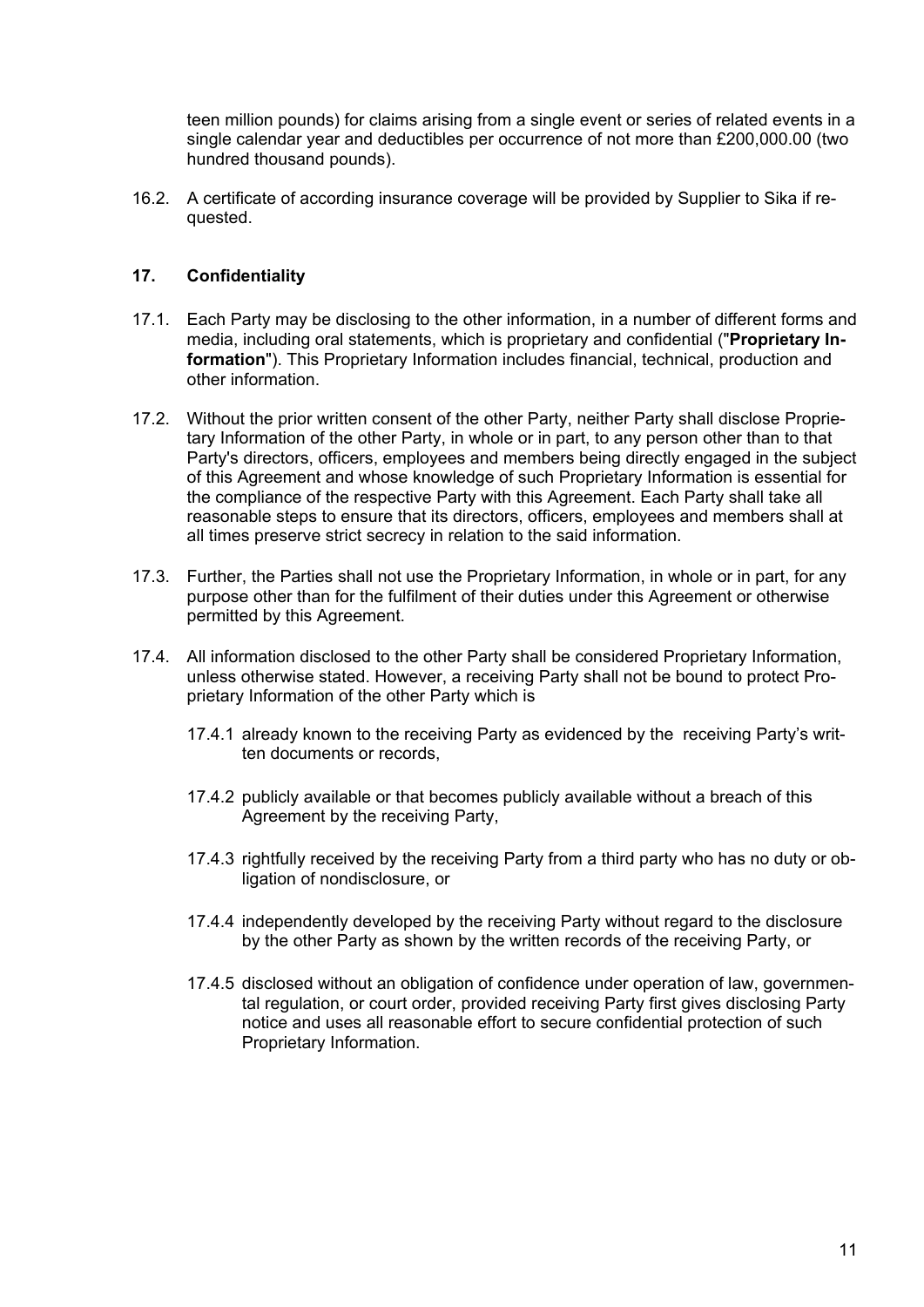- 17.5. Specific confidential information shall not be considered to fall within the above exceptions merely because it is within the scope of more general information within an exception.
- 17.6. A combination of features shall not be considered to fall within the above exceptions unless the combination itself, including its principles of operation, is within the exceptions.
- 17.7. The obligations pursuant to Clauses 17.2 and 17.3 shall remain valid after termination of this Agreement.

### **18. Term**

- 18.1. This Agreement shall take effect from the Effective Date and may be terminated by either Party upon 3 months' prior written notice, such notice not to take effect before 31 December 2019.
- 18.2. Earlier termination pursuant to Clauses 19 and 20 remains reserved.

### **19. Earlier Termination**

- 19.1. In the event of any claimed default or breach by either Party to this Agreement, written notice must be given to the other Party hereto without delay, specifying the nature of the default or breach. The other Party shall be obliged to cure or diligently commence to cure the default or breach within 60 days upon notice given, failing which the aggrieved Party may terminate the Agreement forthwith.
- 19.2. Further, either Party shall have the right to terminate this Agreement at any time upon 30 days' prior written notice in one of the following cases:
	- 19.2.1 a material change in ownership of the other Party, excluding changes in ownership within the group companies of that Party;
	- 19.2.2 the other Party's sale of assets or settlement with creditors;
	- 19.2.3 the other Party's insolvency, including temporary insolvency and insolvency not declared in bankruptcy or any analogous proceeding; or
	- 19.2.4 the other Party's liquidation or petition for admission to bankruptcy, reorganisation or any analogous proceeding.

### **20. Force Majeure**

20.1. "**Force Majeure**" shall mean all causes or events beyond the control of either Party which cannot be foreseen or, if foreseeable, which are unavoidable which occur after the execution of this Agreement and which prevent, delay or hinder the performance of a Party's obligations under this Agreement.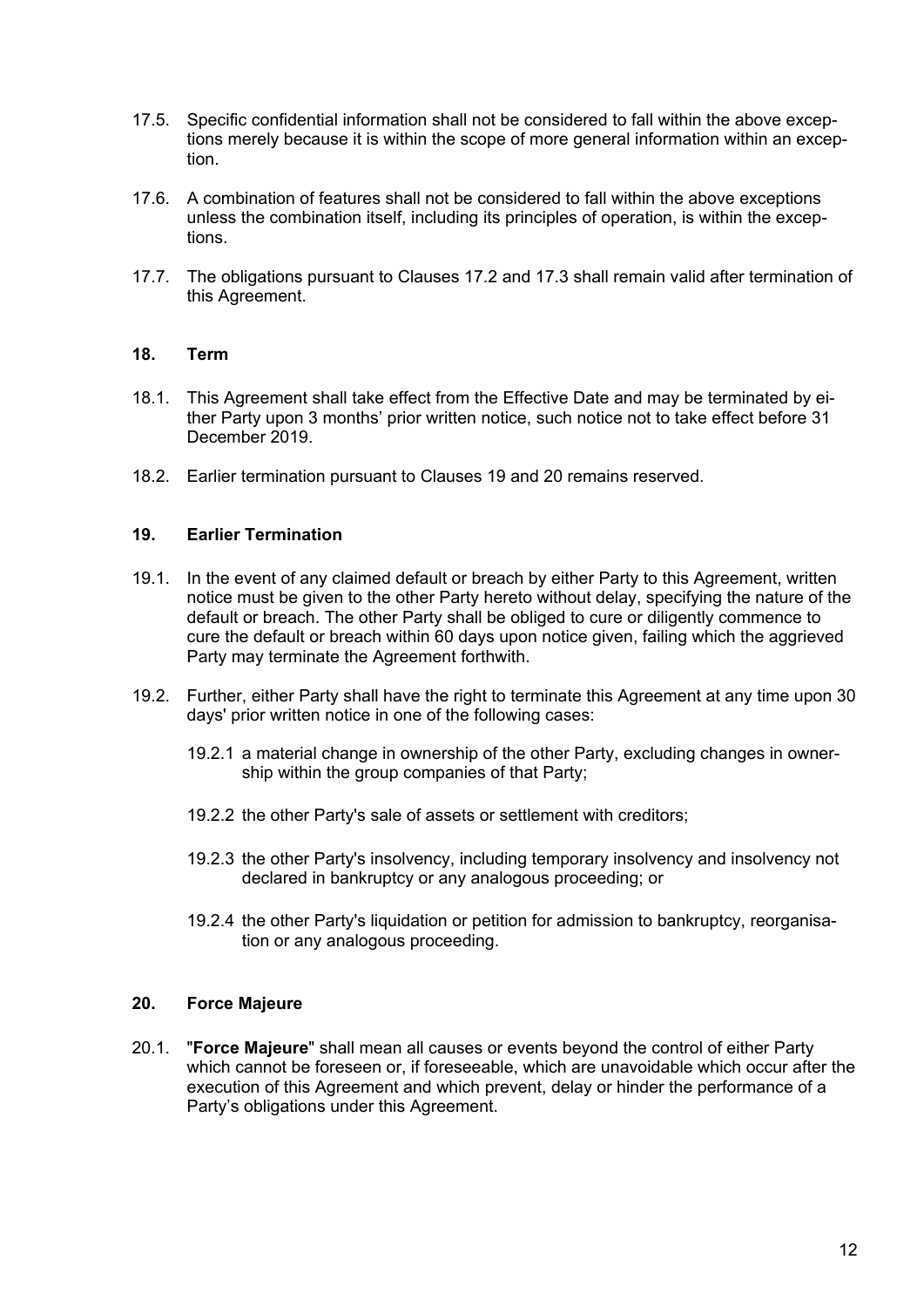- 20.2. The following causes or events shall be considered as Force Majeure if they hinder the performance of a Party's obligations: strikes, blockades, riots, civil commotion, insurrection, war, mobilization, lockouts, revolution, transport accidents or shortage, confiscation, embargoes, plague or epidemic, flood, earthquake, ionising radiation or contamination by radioactivity from any nuclear fuel or from any nuclear waste from the combustion of nuclear fuel, radioactive toxic explosives, or other hazardous properties or governmental regulations. This list is not exhaustive.
- 20.3. For the avoidance of doubt, neither Party shall be entitled to avail itself of the benefit of this clause by reason of any of the following, except to the extent the same shall result from one of the causes of Force Majeure described hereinabove : unavailability, late delivery or changes in the cost of plant, machinery, equipment, materials, spare parts or consumables ; any delay in the performance of any contractor; non-performance resulting from normal wear and tear; mechanical or electrical breakdown or failure of machinery; non-performance caused by, or connected with, the non-performing party's (i) negligent or intentional act, errors or omissions, (ii) failure to comply with any applicable laws, or (iii) breach of, or default under this Agreement, and increased cost, the inability to pay or other adverse economic consequences that may be incurred through the performance of such obligations of the parties.
- 20.4. The failure or delay of either of the parties hereto to perform any obligation under this Agreement solely by reason of the Force Majeure shall not be deemed to be a breach of this Agreement, provided that the party so prevented from complying herewith shall not have procured such Force Majeure, shall have used reasonable diligence to avoid such Force Majeure or ameliorate its effects, and shall continue to take all actions within its power to comply as fully as possible with the terms of this Agreement.
- 20.5. Except where the nature of the event shall prevent it from doing so, the party suffering such Force Majeure shall notify the other party in writing within the shortest delay reasonably possible as of the first occurrence of the Force Majeure and shall in every instance, to the extent reasonably possible and lawful under the circumstances, use its best efforts to remove or remedy such cause. The party invoking Force Majeure shall inform the other party in writing of the exact nature of the intervening circumstances causing Force Majeure and shall also inform the other party in writing of the end of the intervening circumstances causing Force Majeure.
- 20.6. If by virtue of the preceding sub-clauses either Party shall be excused from the performance or punctual performance of any obligation for a continuous period of 6 months, then either Party may at any time thereafter and, provided such performance or punctual performance is still excused, terminate the Agreement with immediate effect.

# **21. Duties upon Termination**

21.1. Upon termination of this Agreement for whatever reason, all obligations of either Party existing at the date of termination shall continue and shall be honoured by the Parties notwithstanding that obligations (including obligations to deliver and pay against pending confirmed orders) shall take effect after the date of termination.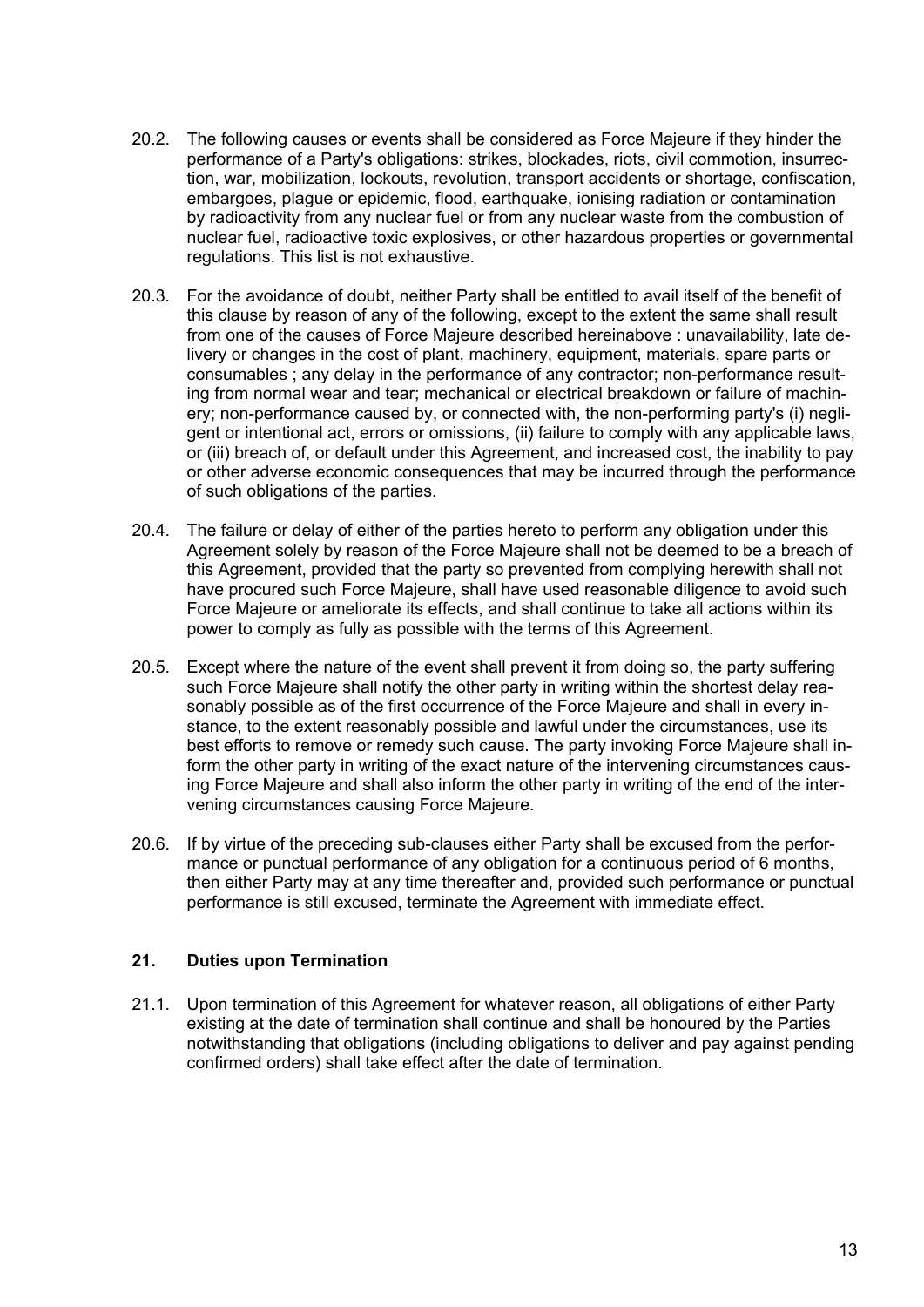- 21.2. Upon termination of this Agreement each Party shall immediately return to the other all Proprietary Information received and not to retain any copies thereof.
- 21.3. Further, Sika may request to be supplied with the Products after the termination of the Agreement for a period of not more than 6 months, in which case the Agreement shall deem to continue until the end of such extended deliveries. Alternatively, Sika may request to be supplied in one or more deliveries with Products equalling in the maximum the aggregate volume of Products purchased in the 12 months preceding the notice of termination. In case Sika makes a request as referred to in this paragraph, Supplier is entitled to request sufficient financial security for the fulfilment of Sika's payment obligations as a result of the extended deliveries. If Sika doesn't comply with this request, Supplier is entitled to decline Sika's request for the extended deliveries.
- 21.4 Unless explicitly provided for in this Agreement or mandated by law no claims for compensation of any sort can be lodged by reason of termination of this Agreement. In particular, neither party shall be entitled to compensation, reimbursement or damage on account of the loss of prospective profits on anticipated sales or on account of marketing investments in connection with its business or goodwill.

# **22. General Provisions**

- 22.1. The Parties shall not be entitled to assign, transfer, license or subcontract this Agreement or part thereof to any third party without prior written approval of the other Party, except for the assignment of this Agreement by Sika to a company, which is directly or indirectly controlled by Sika AG, Baar, Switzerland, including any joint venture, in which Sika AG directly or indirectly controls more than 50% of the shares or votes.
- 22.2. If any provision of this Agreement is found to be invalid for whatever reason the validity of the remainder of this Agreement shall not be affected. In such a case the Parties shall endeavour to substitute the invalid terms with new terms which come as near as possible to the purpose of the Agreement.
- 22.3. Waivers of any breach or failure to enforce any of the terms and conditions of this Agreement at any time by either Party shall not in any way affect, limit or waive either Party's rights thereafter to enforce and compel compliance with every term and condition thereof.
- 22.4. This Agreement may only be modified or cancelled, or any rights under it waived, by a written document executed by both Parties.
- 22.5. Except for orders, one-time project offers or one-time discounts that can be submitted and agreed by the Parties per email or fax, any notice, request or other communication required to be given by one Party to the other Party under this Agreement shall be in writing and shall be sent by registered mail addressed to the other Party at the address set forth at the beginning of this Agreement.
- 22.6. Either Party may, from time to time, in the manner provided above, give to the other Party notice of any other address to which communications to such Party shall be sent.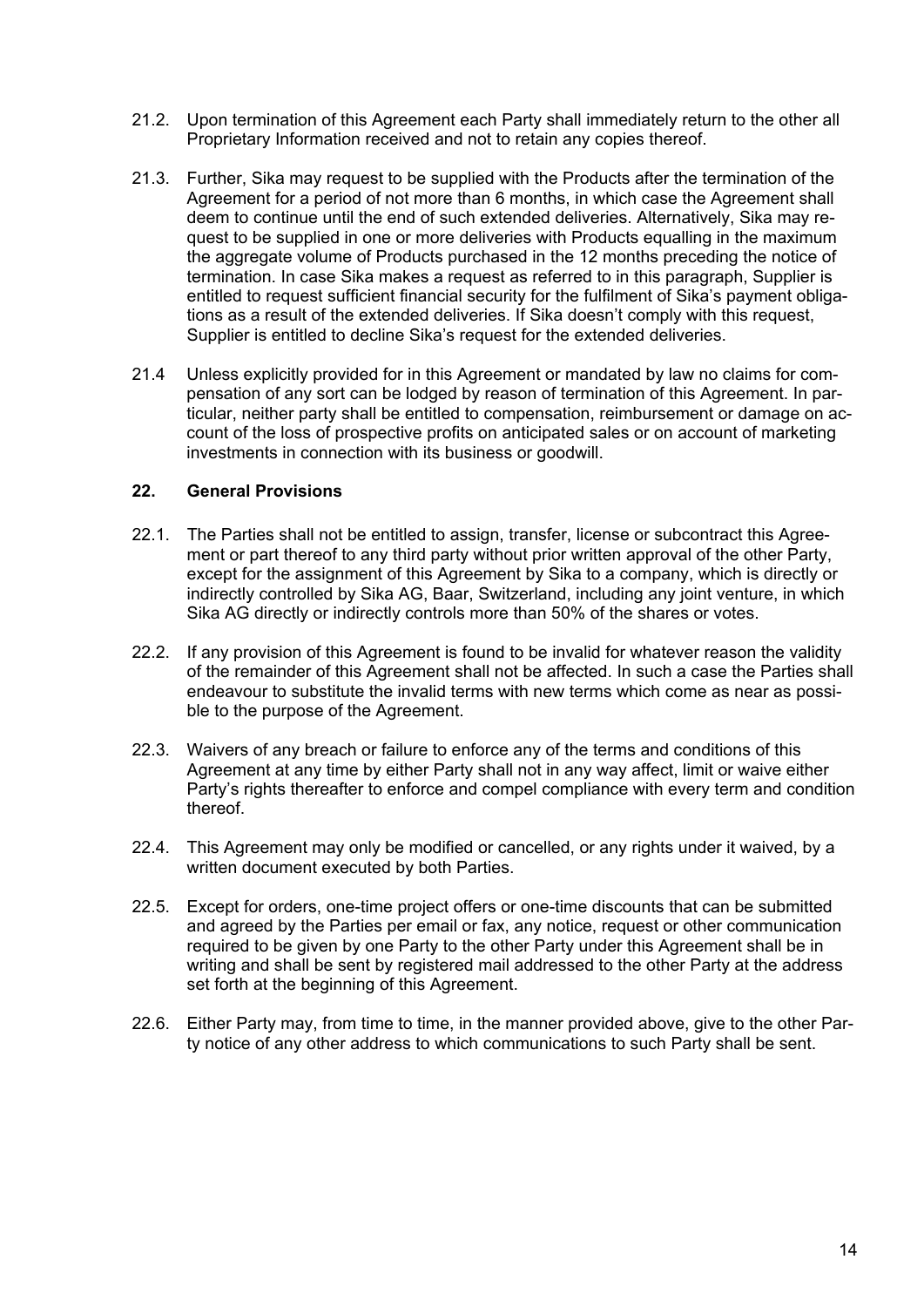- 22.7. The Parties are independent contractors and will have no power or authority to assume or create any obligation or responsibility on behalf of each other. This Agreement will not be construed to create or imply any partnership, agency, or joint venture.
- 22.8. This Agreement and its Annexes contain all of the terms and conditions agreed to by the Parties with respect to the subject matter hereof, and represents the entire agreement of the parties with respect to the subject matter hereof and supersedes all prior discussions, writings, communications, emails and/or agreements between the parties and is intended to be the final expression of their agreement. General sales conditions or general purchase conditions of the Supplier shall not apply. Except as stated in this Agreement the parties agree and acknowledge that they have not relied on any agreements, statements, representations, writings, negotiations, warranties, mis-representations, misstatements, understandings or courses of conduct or trade, whether express or implied (other than as set out herein), in entering into this Agreement. No other terms, conditions, warranties, assurances, statements or representations should be deemed incorporated or implied (at law, under statute or otherwise) except as set out in this Agreement. The only remedy available to any party in respect of any such statements, misstatements, representations, mis-representations, writings, negotiations, warranties or understandings shall be for breach of contract under the terms of this Agreement.
- 22.9. Unless it expressly states otherwise, this Agreement does not give rise to any rights under the Contracts (Rights of Third Parties) Act 1999 to enforce any term of this Agreement.
- 22.10. The rights and remedies provided under this Agreement are cumulative and nonexhaustive and are in addition to, and not exclusive of, any rights or remedies provided under this Agreement and/or by applicable law.

### **23. Governing Law / Forum**

- 23.1. This Agreement shall be governed by the material laws of England and Wales.
- 23.2. Exclusive forum for all disputes arising from, or in connection with this Agreement shall be the Courts of England and Wales.

**Signatures** 

**Sika Limited Fixfast Limited**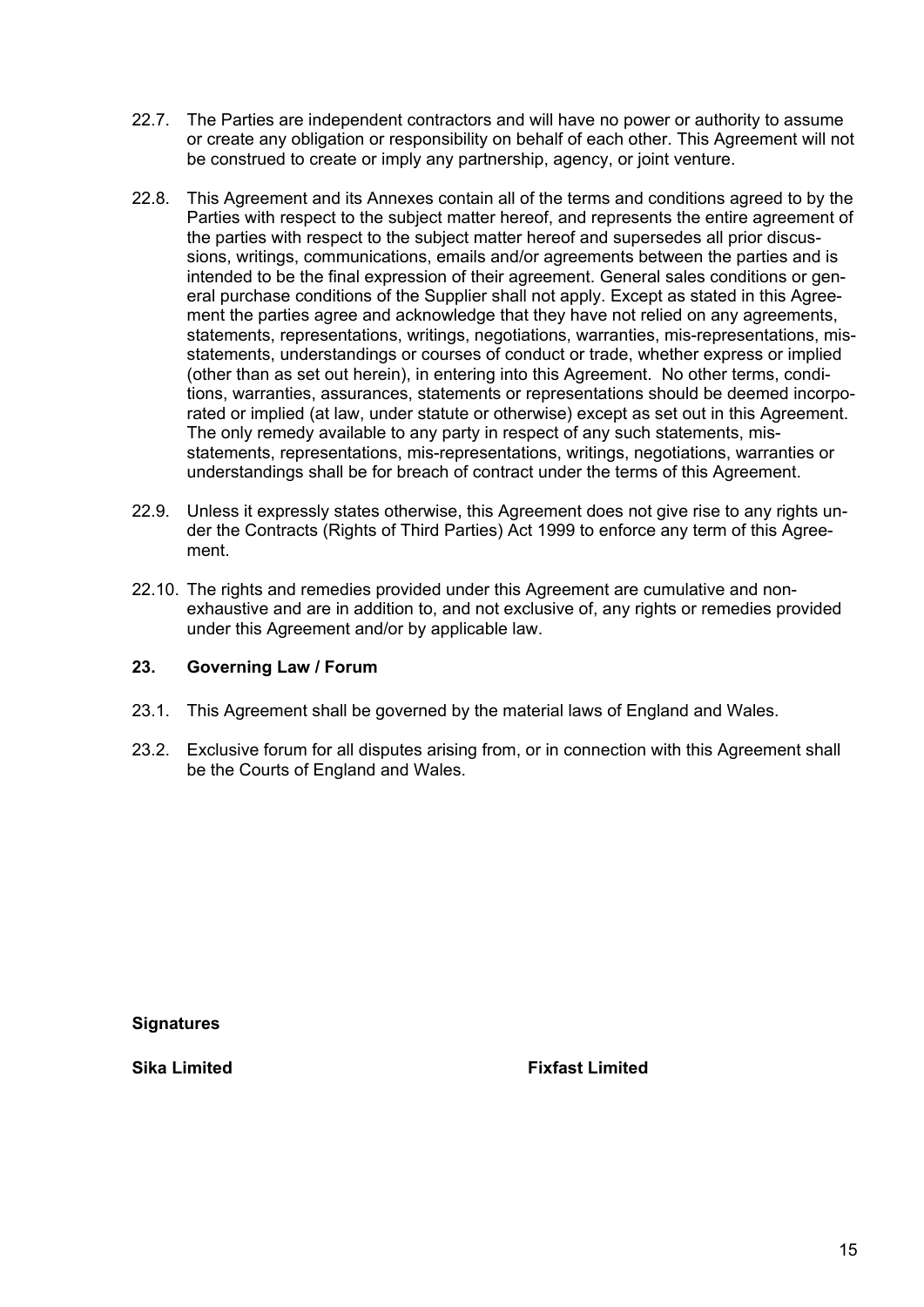Place, Date **Place**, Date

\_\_\_\_\_\_\_\_\_\_\_\_\_ \_\_\_\_\_\_\_\_\_\_\_\_\_ \_\_\_\_\_\_\_\_\_\_\_\_\_

Managing Director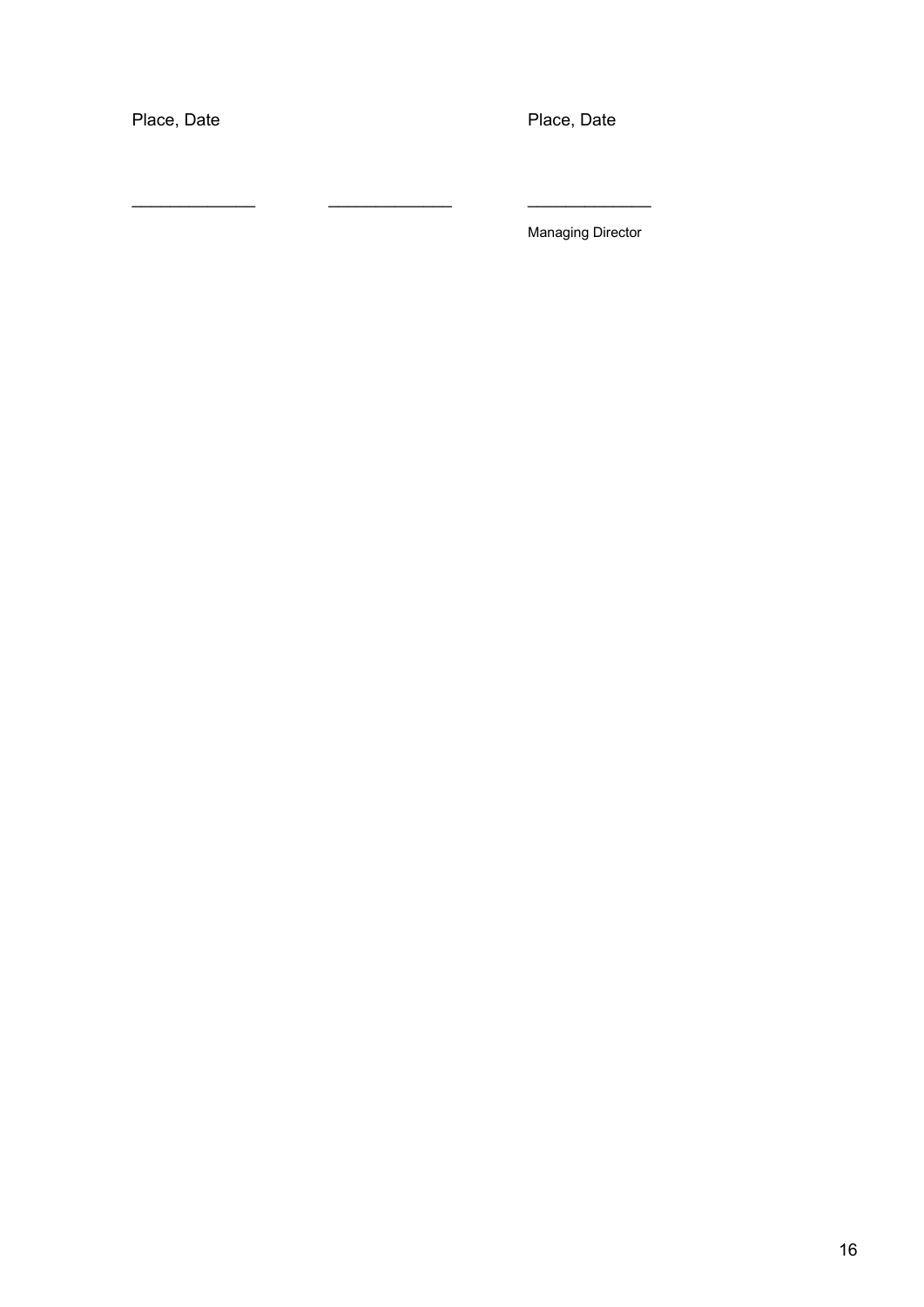# **Annexes (integral part of the Agreement)**

- **Annex 1:** Territory, Sika and Supplier
- **Annex 2:** Delivery and Payment Terms, Validity of Prices, Products and Prices
- **Annex 3:** Purchase order template
- **Annex 4:** Guarantee Period and Guarantee Requirements
- **Annex 5:** Packing and marking instructions
- **Annex 6:** Specifications, Released Production Sites
- Annex 7: Calculations on thermal insulation, performance, tapered insulation quotations and tapered drawings and schemes
- **Annex 8:** Complaint handling procedure
- **Annex 9:** Performance of site surveys
- **Annex 10:** Contacts List including escalation procedure
- **Annex 11**: Ordering process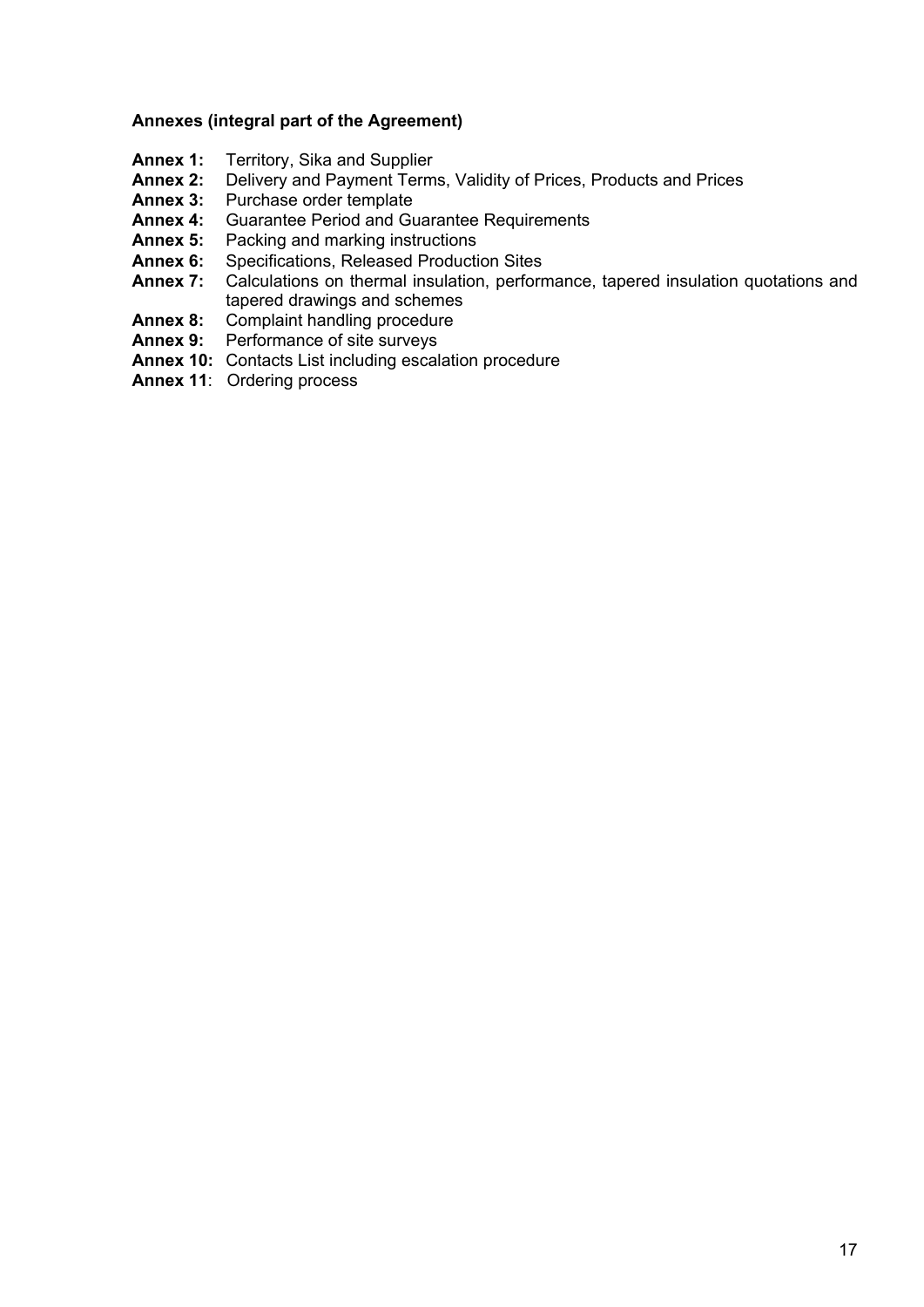- **Annex 1:** Territory, Sika Companies and Supplier Companies
- 1.1. Fixfast territories to which the contract applies are:

England, Scotland, Wales and Northern Ireland.

1.2. Sika is:

Sika Limited registered in England and Wales with company number 00226822

1.3. Supplier is:

Fixfast Limited registered in England and Wales with company number 01037468

This list may be extended / changed under written notice and agreement of both Parties.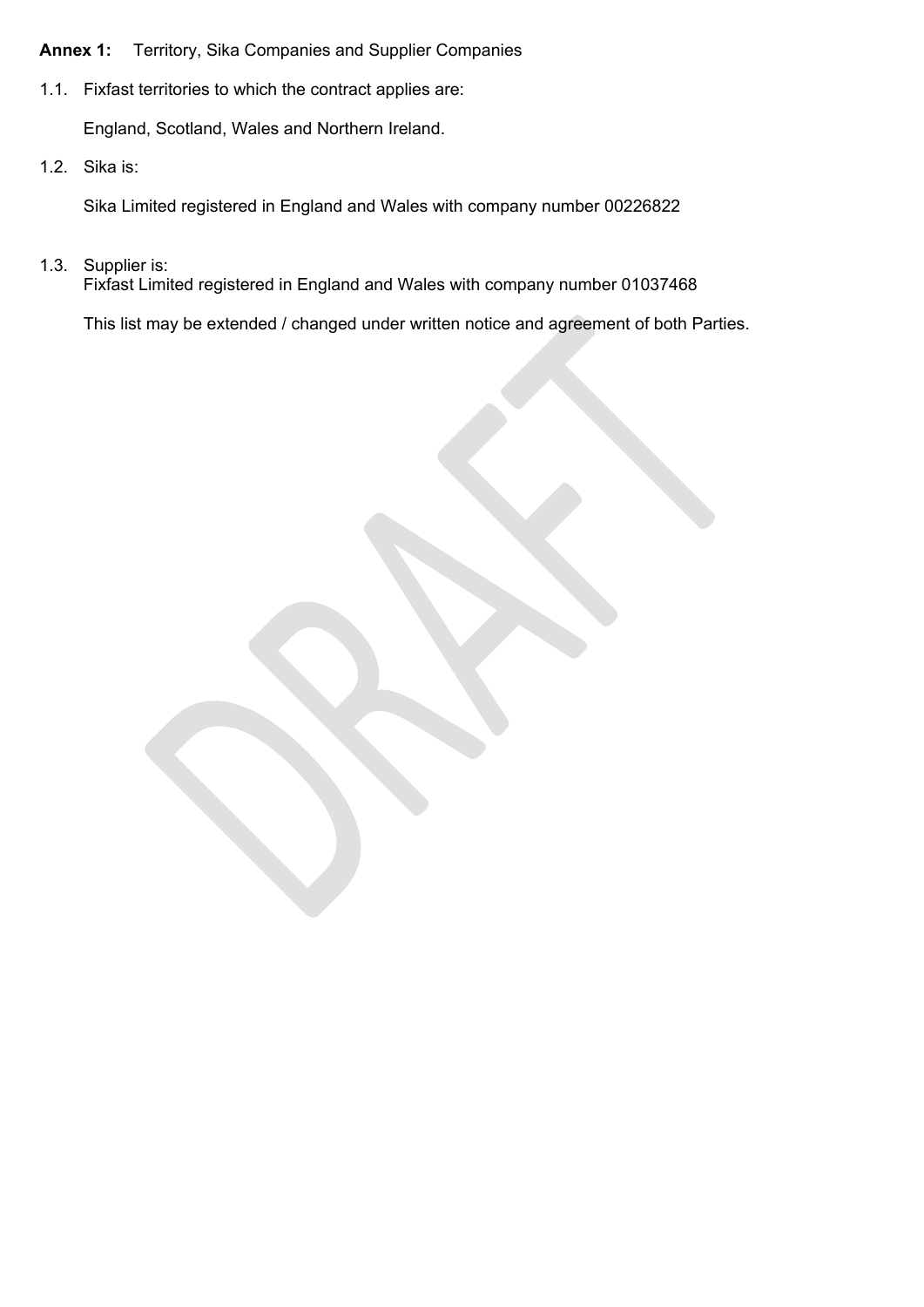**Annex 2:** Delivery and Payment Terms, Validity of Prices, Products and Prices

## **1. Delivery Terms**

- 1.1 Delivery terms are EXW (according to INCOTERMS® 2010)
- 1.2 EXW locations will vary as they will involve delivery to the relevant Sika customer site locations, as notified by Sika to the Supplier from time to time. The Supplier shall apply its best endeavours to reduce the transportation costs for Sika.
- 1.3 Product lead times is provided by Supplier on the product price list and upon any changes to be reviewed by Supplier.
- 1.4 Normal production lead times are indicated for quick reference and should be confirmed by Supplier for every order.

# **2. Validity of Prices**

- 2.1. Prices set out at paragraph 4 below are valid as of the Effective Date and apply to the territories as described in Annex 1.
- 2.2. One-time or special temporary discounts and one-time project prices can be given by Supplier to Sika upon the written agreement of both Parties.
- 2.3. Supplier reserves the right, by giving notice to Sika 90 days before delivery, to increase the price of the products to reflect any increase in the cost to Supplier which is due to any factor beyond the control of Supplier, any change in delivery dates, quantities or specifications for the products which is requested by Sika, or any delay caused by any instructions of Sika or failure of Sika to give Supplier adequate information or instructions.

### **3. Ordering, Delivery and Payment Terms**

- 3.1. Ordering of the Products will be effected by Sika's orders in accordance with the Purchase order form (containing name of the Product, dimensions, quantity, address of delivery, required date of dispatch) pursuant to **Annex 3**.
- 3.2. Order forms should be sent by Sika to Supplier by email.
- 3.3. Delivery of the Products will be organised following delivery terms indicated in Clause 1 of **Annex 2**.
- 3.4. Transportation will be organised by Sika or by Supplier on request by Sika. In case transportation is organised by Supplier transport price should be communicated and agreed with Sika and included into the invoice for the order in a separate line.
- 3.5. If Sika or its customer (or the customer's representative) fails to take delivery of the Products or Sika fails to give Supplier adequate delivery instructions at the time stated for delivery then, Supplier may store the Products until actual delivery and charge Sika for the reasonable costs (including insurance) of storage.
- 3.6. Supplier shall be entitled to invoice Sika for the price of the Products on the day of dispatch.
- 3.7. Sika shall pay the price of the Products 30 days net of the date of Supplier's invoice.

### 4. **Products and Prices**

\* According to INCOTERMS® 2010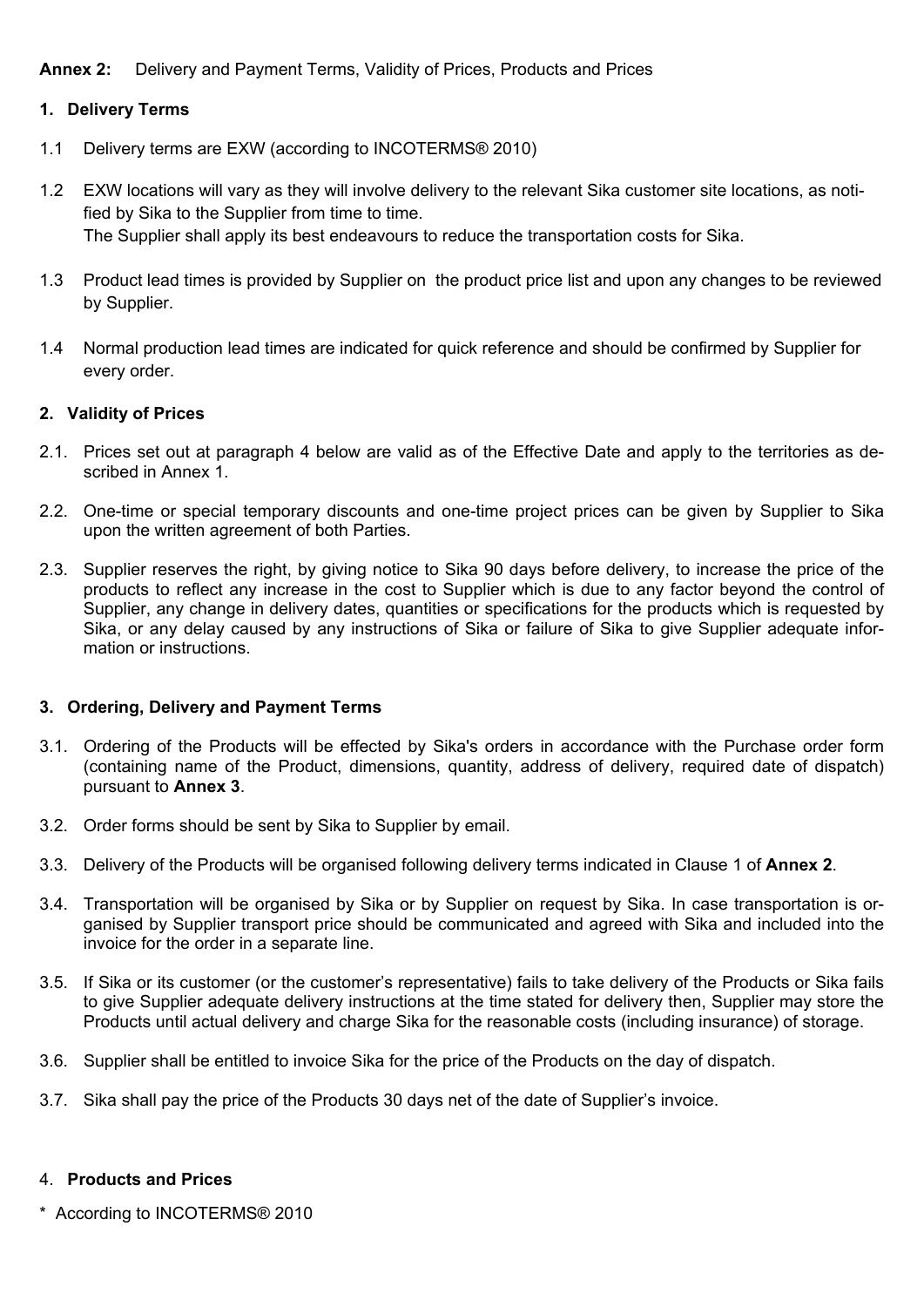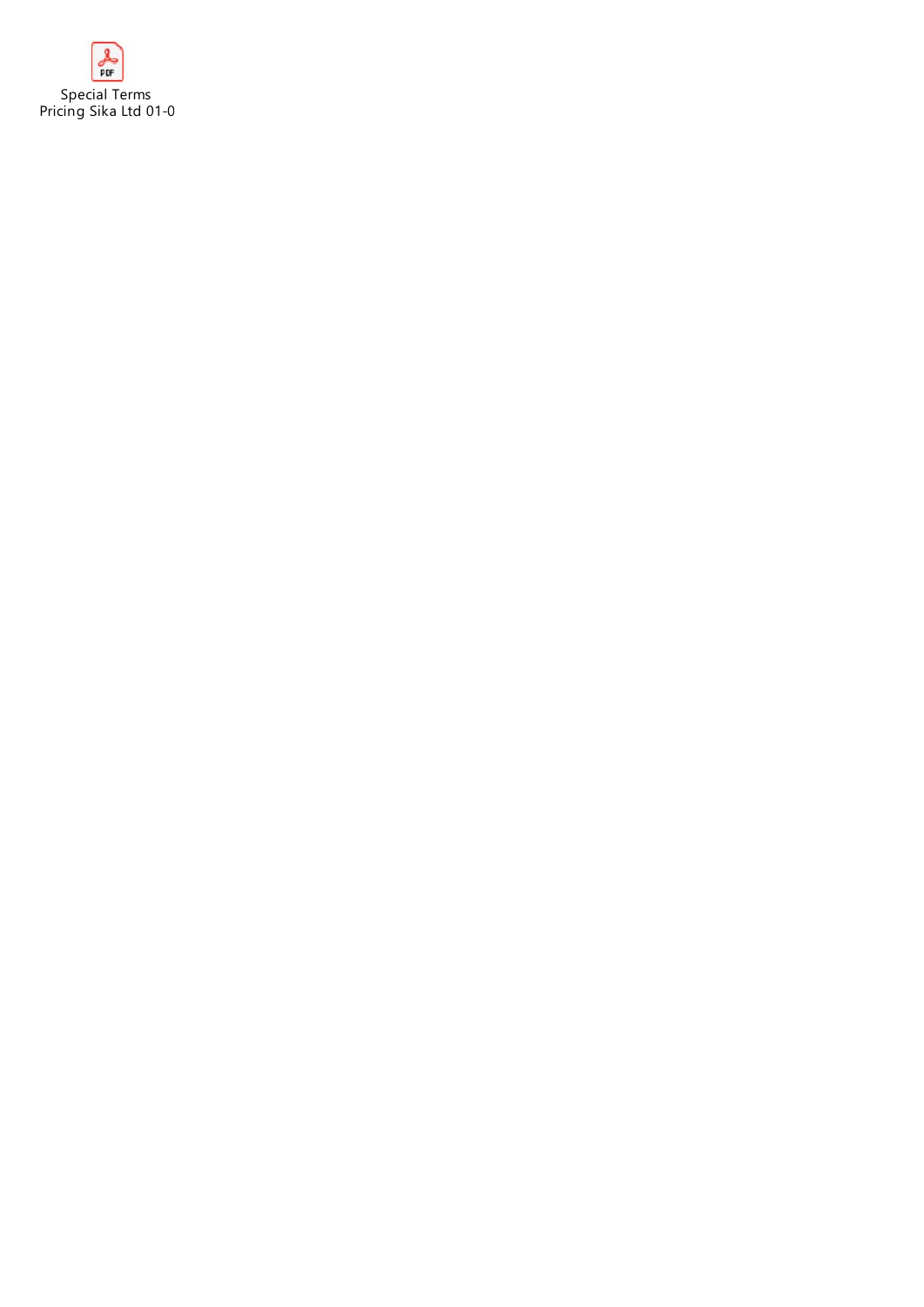Sika will use its individual purchase order form, a template for which is set out below. Any reference in the PO to Sika's general purchase conditions shall not apply.

| <b>Sika Information</b>                                                                                             | <b>Purchase order</b>                                                                        |
|---------------------------------------------------------------------------------------------------------------------|----------------------------------------------------------------------------------------------|
| <b>Sika Limited</b>                                                                                                 | Date: (DD.MM.YYYY)<br><b>Purchase Order Number:</b>                                          |
| Watchmead                                                                                                           | (Please state the number                                                                     |
| Welwyn Garden City AL7 1BQ                                                                                          | in all correspondence)                                                                       |
| United Kingdom                                                                                                      | <b>Contact Person:</b>                                                                       |
| <b>Supplier Details</b>                                                                                             | <b>Telephone Number:</b>                                                                     |
| <b>Fixfast Limited</b>                                                                                              | <b>Fax Number:</b>                                                                           |
| Merlin House, Seven Mile Lane, Borough Green,<br>Sevenoaks, Kent, United Kingdom, TN15 8QY                          | <b>Email Address:</b>                                                                        |
| <b>General Conditions</b>                                                                                           | <b>Delivery Information</b>                                                                  |
| THE PURCHASE ORDER IS BASED ON OUR<br>"GENERAL PURCHASE CONDITIONS"                                                 | <b>Terms of Delivery:</b>                                                                    |
| PLEASE ACKNOWLEDGE IMMEDIATELY STA-<br>TING THE CONFIRMED DELIVERY DATE.                                            |                                                                                              |
| PLEASE ENSURE THAT GOODS ARE DE-                                                                                    | <b>Delivery Address:</b>                                                                     |
| LIVERED TO THE CORRECT SITE, FAILURE<br>TO DO SO MAY RESULT IN DELIVERY BEING<br>REJECTED OR PAYMENT BEING DELAYED. | <b>Ref. Sales Order No:</b>                                                                  |
| Ref. PO No.:                                                                                                        |                                                                                              |
| Ref. PO Date:                                                                                                       |                                                                                              |
|                                                                                                                     |                                                                                              |
| Material No. Supplier Material No.<br><b>Order Quantity</b><br>Item                                                 | <b>UoM</b><br><b>Price per Unit</b><br><b>Delivery Date</b><br>Currency<br><b>Net Amount</b> |
| <b>Material Description</b><br><b>Supplier Material Description</b><br><b>EAN/UPC No.</b>                           |                                                                                              |
|                                                                                                                     |                                                                                              |

Send invoice to: Sika Limited, Watchmead, Welwyn Garden City AL7 1BQ Invoices relating to this P/O cannot be processed unless the P/O number is clearly displayed on the face of the invoice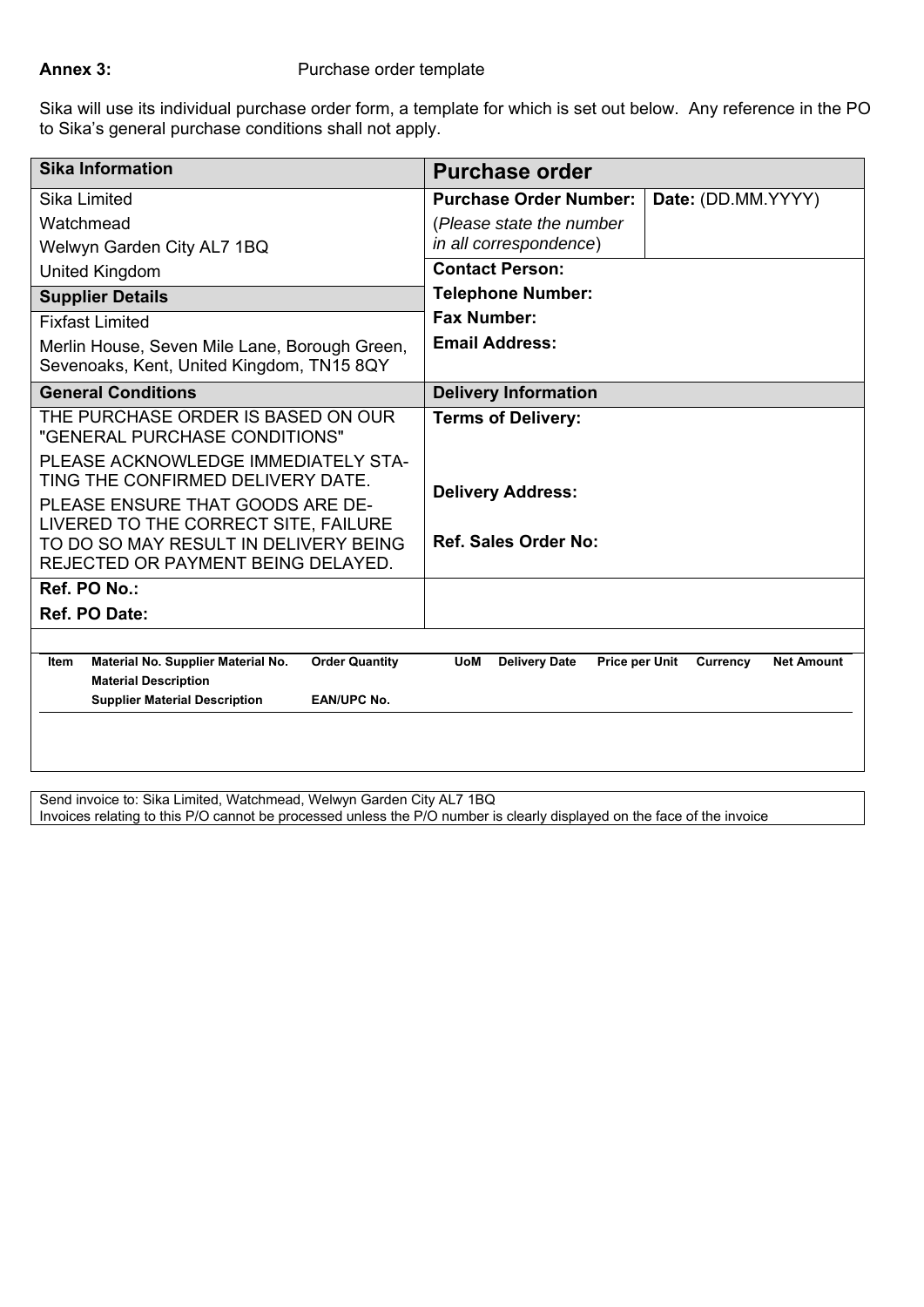### **Annex 4:** Guarantee Period and Guarantee Requirements

The Products can be used in all standard roofing applications in accordance with the Sika guarantees with the exception of XXX where stainless steel must be used.

\*NB – All Sika 25 year Guarantees are 'Amortised' in varying forms, so the value of the Guarantee in the event of a claim reduces as the guarantee term diminishes. Sika Limited only provide full Product insurance on Guarantees up to a maximum of 20 years.

Other guarantees may also be offered as Amortised guarantees for commercial reasons.

Examples of all Sika Roofing Guarantees are available and will be supplied.

### **Sika Roofing Brands / Products**

Sarnafil – Single ply membranes Sika-Trocal – Single ply membranes Sika Liquid Plastics – Liquid applied membranes SikaBit – Reinforced bitumen membranes SikaBit – Hotmelt

Sika shall notify Supplier of any claim brought by a customer under a Sika Product Guarantee. Notification shall occur via a letter to the address of Supplier.

### **Preconditions**

In order for a customer to be covered by a Sika Product Guarantee, the following pre-conditions will need to be fulfilled:

- 1. Installation works of the Sika End Product concerned must have been carried out only by Sika approved applicators.
- 2. In case of a claim, Sika shall notify Supplier in writing in accordance with the notice period pursuant to Clause 12.3.
- 3. All appropriate measures to prevent and/or limit damage have been taken by Sika.
- 4. Supplier has been fully paid for the Product concerned.

Supplier's liability during the Guarantee Period shall be governed by Clauses 12 to 14.

### **Sika Product Guarantees - templates**

### **[insert product name] Extended Product Guarantee ‐ 10 Years**

| Serial No:                              |                | <b>Main Contractor:</b>                                                                                                                                                                                             |                                     |                     |
|-----------------------------------------|----------------|---------------------------------------------------------------------------------------------------------------------------------------------------------------------------------------------------------------------|-------------------------------------|---------------------|
| [insert product name] Contractor:       |                |                                                                                                                                                                                                                     | Customer (and any valid assignees): |                     |
|                                         |                | Address of building subject to Extended Product Guarantee (the "Building"):                                                                                                                                         |                                     |                     |
| Roof Area:                              | m <sup>2</sup> | <b>Specification Ref:</b>                                                                                                                                                                                           | ("the Specification")               |                     |
|                                         |                | Suitable for: *Limited foot traffic/Foot traffic/Vehicular traffic/Roof Garden (*Delete as applicable)                                                                                                              |                                     |                     |
| name] Field Installation Report dated [ |                | [insert product name] products directly supplied and/or invoiced by Sika Limited, set out in the Application for Guarantee and/or [insert product]<br>and the linsert product name] Branded Products listed here: [ |                                     | l ("the Materials") |
| Date of Supply of the Materials means:  |                | Date of Issue:                                                                                                                                                                                                      |                                     |                     |

Guarantee Period: means 10 years from the Date of the Supply of the Materials

**Declaration**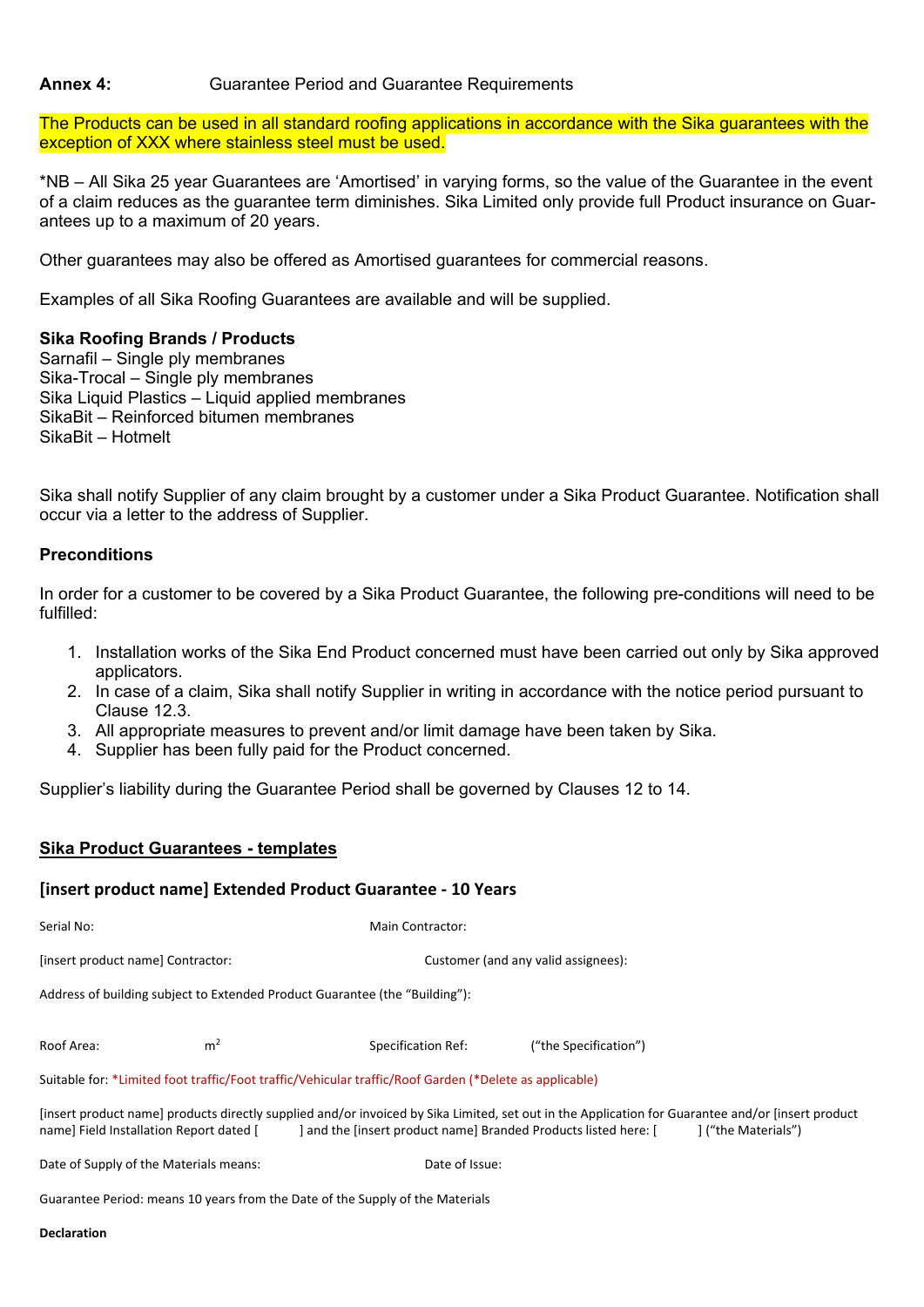*"We, Sika Limited, guarantee to the Customer that if during the Guarantee Period the Materials, are proved to not meet their requirements as set out in the relevant Product Data Sheets or a defect arises as a direct result of a failure by Sika Limited to exercise reasonable skill and care in the production of the Specification, we will (i) repair or replace the Materials, or (ii) at our option, pay the reasonable cost of repair or replacement, including in either case any damage to the fabric of the roof directly caused by the Materials and/or the defect, subject to the terms and conditions set out below.* 

- 1) Sika Limited's liability under this Extended Product Guarantee is conditional upon the following:
	- a. Sika Limited has received full payment for the Materials and the Roofing Contractor has been paid in full for any installation or application thereof.
	- b. The Materials have been installed or laid by the [insert product name] Contractor strictly in accordance with the Specification, instructions of Sika Limited or those of the other manufacturers of the Materials, all applicable Product Data Sheets, Sika Technical Guidelines as well as in accordance with appropriate industry codes of practice (e.g. BS 6229) and design guidance;
	- c. The Materials as recorded in the [insert product name] Field Installation Report referred to above, are used for the purpose and in a manner for which they were intended and with reference to the Building's Humidity Classification, set out in the Specification.
	- d. Any defects relating to Materials are reported in writing to Sika Limited, Watchmead, Welwyn Garden City, Hertfordshire, AL7 1BQ, (i) as soon as the defect is, or should reasonably have been, discovered e.g. after adverse weather or an annual inspection and (ii) in any event within the Guarantee Period;
	- e. The Materials have been properly maintained by the Customer, strictly in accordance with the attached maintenance requirements (as may be updated from time to time by Sika Limited) and appropriate industry codes of practice (e.g. BS 6229) and design guidance;
	- f. All appropriate measures to prevent and/or limit damage have been taken; and/or
	- g. The defects and/or losses cannot be attributed to any external effects (including force majeure, acts by third parties, impact from third party products, structural movement or the existing construction or condition of the Building or any deterioration thereof) or any other matters reasonably outside the control of Sika Limited.
- 2) Sika Limited's aggregate liability to the Customer and any assignees under this Extended Product Guarantee whether in contract, tort (including negligence), misrepresentation, under statute or otherwise shall not exceed £500,000. Sika Limited shall have no liability to the Customer and/or any assignees, whether in contract, tort (including negligence), misrepresentation, under statute or otherwise, for: (a) any physical damage to the building or its contents (other than the fabric of the roof); (b) any direct or indirect: loss of profit, loss of revenue, loss of business, loss of goodwill or reputation, loss of anticipated savings, loss of feed in tariff or power generation; (c) any indirect, consequential or special loss in each case whether or not foreseeable or in the contemplation of the parties. Sika Limited's liability shall not be excluded or limited for any matter for which it is not permitted by law to exclude or limit, or to attempt to exclude or limit, its liability.
- 3) This Extended Product Guarantee shall exclusively apply to the Building referenced. This Extended Product Guarantee contains all the pro‐ visions between Sika Limited and the Customer relating to liability for the Materials and any design, advice or recommendations in connec‐ tion with such Building. There are no torts, conditions, warranties, representations or terms, express or implied as to the Materials or any design, advice or recommendations, that are binding on the parties except as specifically stated in this Extended Product Guarantee.
- 4) This Extended Product Guarantee is for the sole benefit of the Customer. It may be assigned in whole and not in part and no more than three times. Each assignment shall be effective on the date of written notice being given to Sika Limited, Watchmead, Welwyn Garden City, Hertfordshire, AL7 1BQ, provided that, such notice states the full name and registered office and/or principal place of business/primary residence of the assignee.
- 5) The parties do not intend that any of the terms of this Extended Product and Guarantee shall be relied upon or shall be enforceable by virtue of the Contracts (Rights of Third Parties) Act 1999 or otherwise by any person not a party to it.
- 6) This Extended Product Guarantee shall be governed by and construed in accordance with English law and the parties hereby submit to the exclusive jurisdiction of the English courts to resolve any disputes arising out of or connection with this Extended Product Guarantee.
- 7) For ballasted and green roofs the Customer is responsible for all investigative works and related costs for any alleged waterproofing fail‐ ures or other alleged defects until it can be demonstrated that Sika Limited is liable under this Extended Product Guarantee.
- 8) Without limitation, the installation of a Photovoltaic system onto the [insert product name] membrane is likely to invalidate this Extended Product Guarantee and therefore consultation with Sika Roofing Technical Services is strongly recommended prior to any installation.
- 9) References to Product Data Sheets and Sika Technical Guidelines means the product data sheets and technical guidelines published from time to time by Sika, relevant to the Materials and applicable as at the Date of Supply of the Materials or as may be updated from time to time in respect of any ongoing maintenance requirements.
- 10) References to the Specification means the specification prepared by Sika Limited for the application of the Materials to the Building as ref‐ erenced above.
- 11) Sika cannot be responsible for the aesthetic appearance of the finished system and this is not covered under the terms of the Extended Product Guarantee.
- 12) For the avoidance of doubt any reliance and/or enforcement of this Extended Product Guarantee by the Customer is strictly subject to the terms and conditions set out above and the Customer acknowledges that it is bound by such terms and conditions.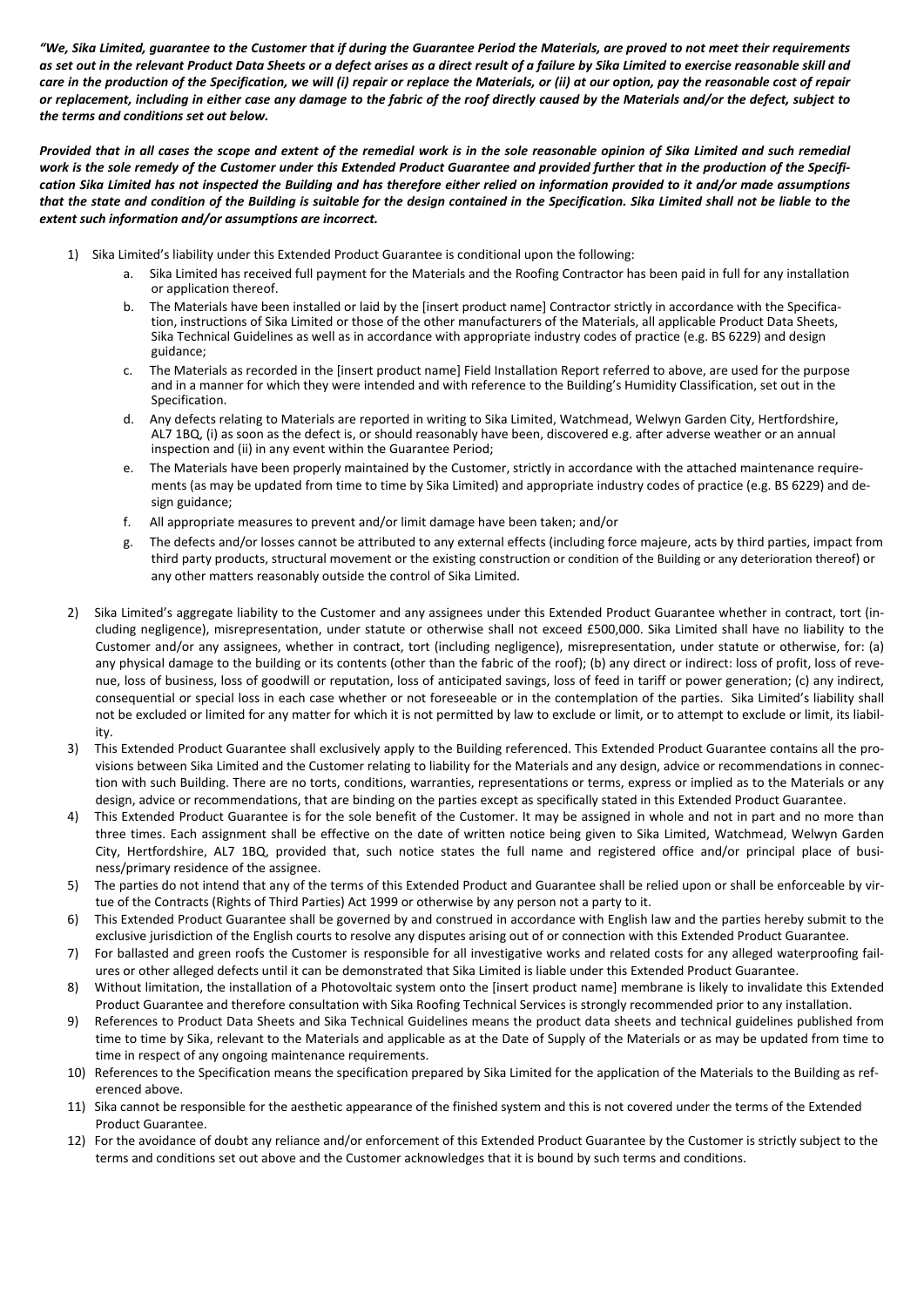### **[insert product name] Extended Product Guarantee ‐ 15 Years**

| Serial No:<br>Main Contractor:    |                |                                                                             |                                     |
|-----------------------------------|----------------|-----------------------------------------------------------------------------|-------------------------------------|
| [insert product name] Contractor: |                |                                                                             | Customer (and any valid assignees): |
|                                   |                | Address of building subject to Extended Product Guarantee (the "Building"): |                                     |
| Roof Area:                        | m <sup>2</sup> | Specification Ref:                                                          | ("the Specification")               |

#### Suitable for: \*Limited foot traffic/Foot traffic/Vehicular traffic/Roof Garden (\*Delete as applicable)

[insert product name] products directly supplied and/or invoiced by Sika Limited, set out in the Application for Guarantee and/or [insert product name] Field Installation Report dated [ ] and the [insert product name] Branded Products listed here: [ ] ("the Materials")

Date of Supply of the Materials means: Date of Issue: Date of Issue:

Guarantee Period: means 15 years from the Date of the Supply of the Materials

#### **Declaration**

*"We, Sika Limited, guarantee to the Customer that if during the Guarantee Period the Materials, are proved to not meet their requirements as set out in the relevant Product Data Sheets or a defect arises as a direct result of a failure by Sika Limited to exercise reasonable skill and care in the production of the Specification, we will (i) repair or replace the Materials, or (ii) at our option, pay the reasonable cost of repair or replacement, including in either case any damage to the fabric of the roof directly caused by the Materials and/or the defect, subject to the terms and conditions set out below.* 

- 1) Sika Limited's liability under this Extended Product Guarantee is conditional upon the following:
	- a. Sika Limited has received full payment for the Materials and the Roofing Contractor has been paid in full for any installation or application thereof.
	- b. The Materials have been installed or laid by the [insert product name] Contractor strictly in accordance with the Specification, instructions of Sika Limited or those of the other manufacturers of the Materials, all applicable Product Data Sheets, Sika Technical Guidelines as well as in accordance with appropriate industry codes of practice (e.g. BS 6229) and design guidance;
	- c. The Materials as recorded in the [insert product name] Field Installation Report referred to above, are used for the purpose and in a manner for which they were intended and with reference to the Building's Humidity Classification, set out in the Specification.
	- d. Any defects relating to Materials are reported in writing to Sika Limited, Watchmead, Welwyn Garden City, Hertfordshire, AL7 1BQ, (i) as soon as the defect is, or should reasonably have been, discovered e.g. after adverse weather or an annual inspection and (ii) in any event within the Guarantee Period;
	- e. The Materials have been properly maintained by the Customer, strictly in accordance with the attached maintenance require‐ ments (as may be updated from time to time by Sika Limited) and appropriate industry codes of practice (e.g. BS 6229) and design guidance;
	- f. All appropriate measures to prevent and/or limit damage have been taken; and/or
	- g. The defects and/or losses cannot be attributed to any external effects (including force majeure, acts by third parties, impact from third party products, structural movement or the existing construction or condition of the Building or any deterioration thereof) or any other matters reasonably outside the control of Sika Limited.
- 2) Sika Limited's aggregate liability to the Customer and any assignees under this Extended Product Guarantee whether in contract, tort (including negligence), misrepresentation, under statute or otherwise shall not exceed £500,000. Sika Limited shall have no liability to the Customer and/or any assignees, whether in contract, tort (including negligence), misrepresentation, under statute or otherwise, for: (a) any physical damage to the building or its contents (other than the fabric of the roof); (b) any direct or indirect: loss of profit, loss of revenue, loss of business, loss of goodwill or reputation, loss of anticipated savings, loss of feed in tariff or power generation; (c) any indirect, consequential or special loss in each case whether or not foreseeable or in the contemplation of the parties. Sika Limited's liability shall not be excluded or limited for any matter for which it is not permitted by law to exclude or limit, or to attempt to exclude or limit, its liability.
- 3) *This Extended Product Guarantee shall exclusively apply to the Building referenced. This Extended Product Guarantee contains all the provi‐ sions between Sika Limited and the Customer relating to liability for the Materials and any design, advice or recommendations in connec‐ tion with such Building. There are no torts, conditions, warranties, representations or terms, express or implied as to the Materials and any design, advice or recommendations, that are binding on the parties except as specifically stated in this Extended Product Guarantee.*
- 4) *This Extended Product Guarantee is for the sole benefit of the Customer. It may be assigned in whole and not in part and no more than three times. Each assignment shall be effective on the date of written notice being given to Sika Limited, Watchmead, Welwyn Garden City, Hertfordshire, AL7 1BQ, provided that, such notice states the full name and registered office and/or principal place of business/primary res‐ idence of the assignee.*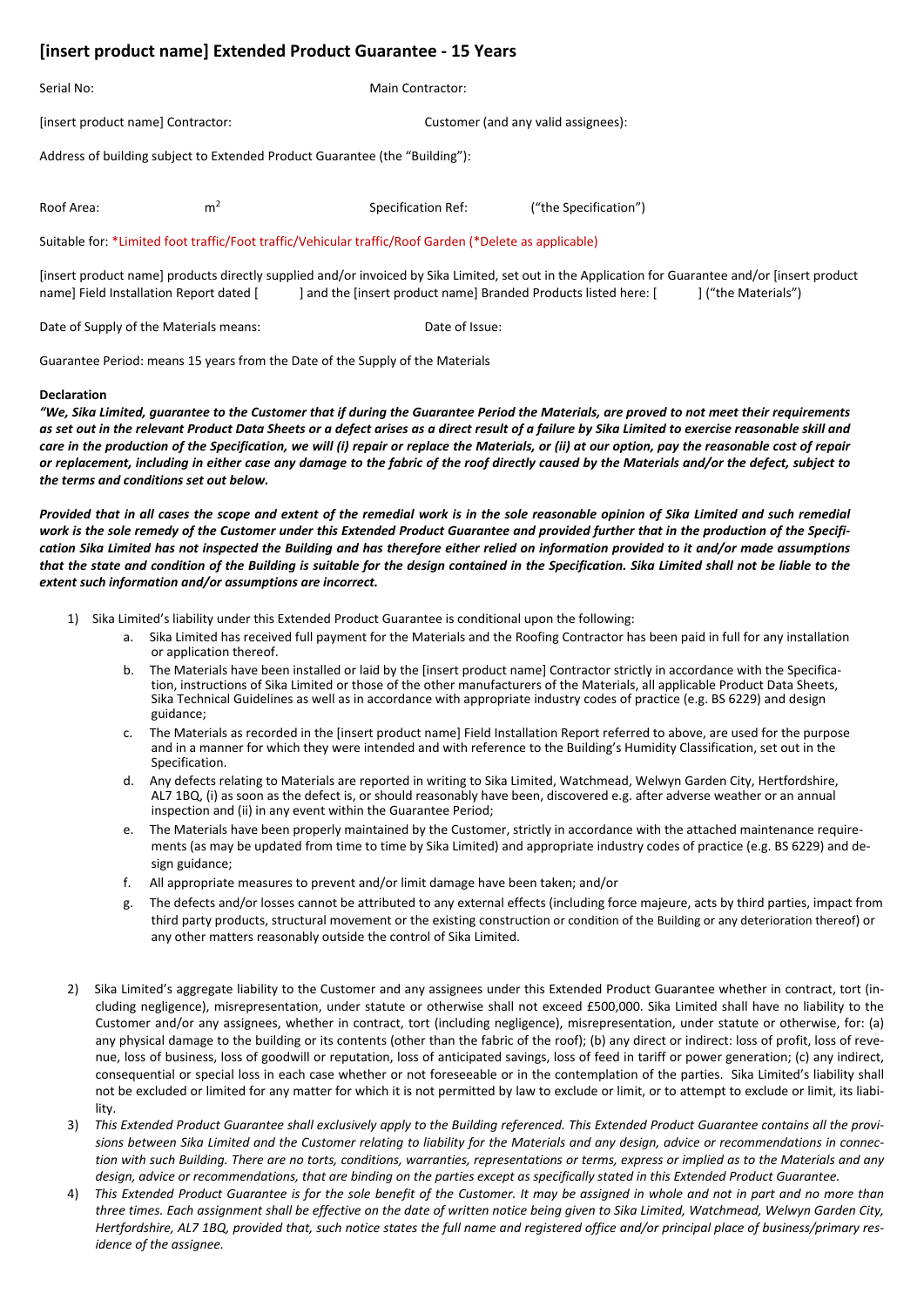- 5) The parties do not intend that any of the terms of this Extended Product and Guarantee shall be relied upon or shall be enforceable by virtue of the Contracts (Rights of Third Parties) Act 1999 or otherwise by any person not a party to it.
- 6) This Extended Product Guarantee shall be governed by and construed in accordance with English law and the parties hereby submit to the exclusive jurisdiction of the English courts to resolve any disputes arising out of or connection with this Extended Product Guarantee.
- 7) For ballasted and green roofs the Customer is responsible for all investigative works and related costs for any alleged waterproofing failures or other alleged defects until it can be demonstrated that Sika Limited is liable under this Extended Product Guarantee.
- 8) *The life to first maintenance of Sarnaplast mastic sealant is 10 years. Therefore the Guarantee Period in respect of this Material and any de‐ tails relying on it shall be reduced to 10 years from the Date of the Supply of the Materials.*
- 9) *Without limitation, the installation of a Photovoltaic system onto the [insert product name] membrane is likely to invalidate this Extended Product Guarantee and therefore consultation with Sika Roofing Technical Services is strongly recommended prior to any installation.*
- 10) *References to Product Data Sheets and Sika Technical Guidelines means the product data sheets and technical guidelines published from time to time by Sika, relevant to the Materials and applicable as at the Date of Supply of the Materials or as may be updated from time to time in respect of any ongoing maintenance requirements.*
- 11) References to the Specification means the specification prepared by Sika Limited for the application of the Materials to the Building as referenced above.
- 12) Sika cannot be responsible for the aesthetic appearance of the finished system and this is not covered under the terms of the Extended Product Guarantee.
- 13) For the avoidance of doubt any reliance and/or enforcement of this Extended Product Guarantee by the Customer is strictly subject to the terms and conditions set out above and the Customer acknowledges that it is bound by such terms and conditions.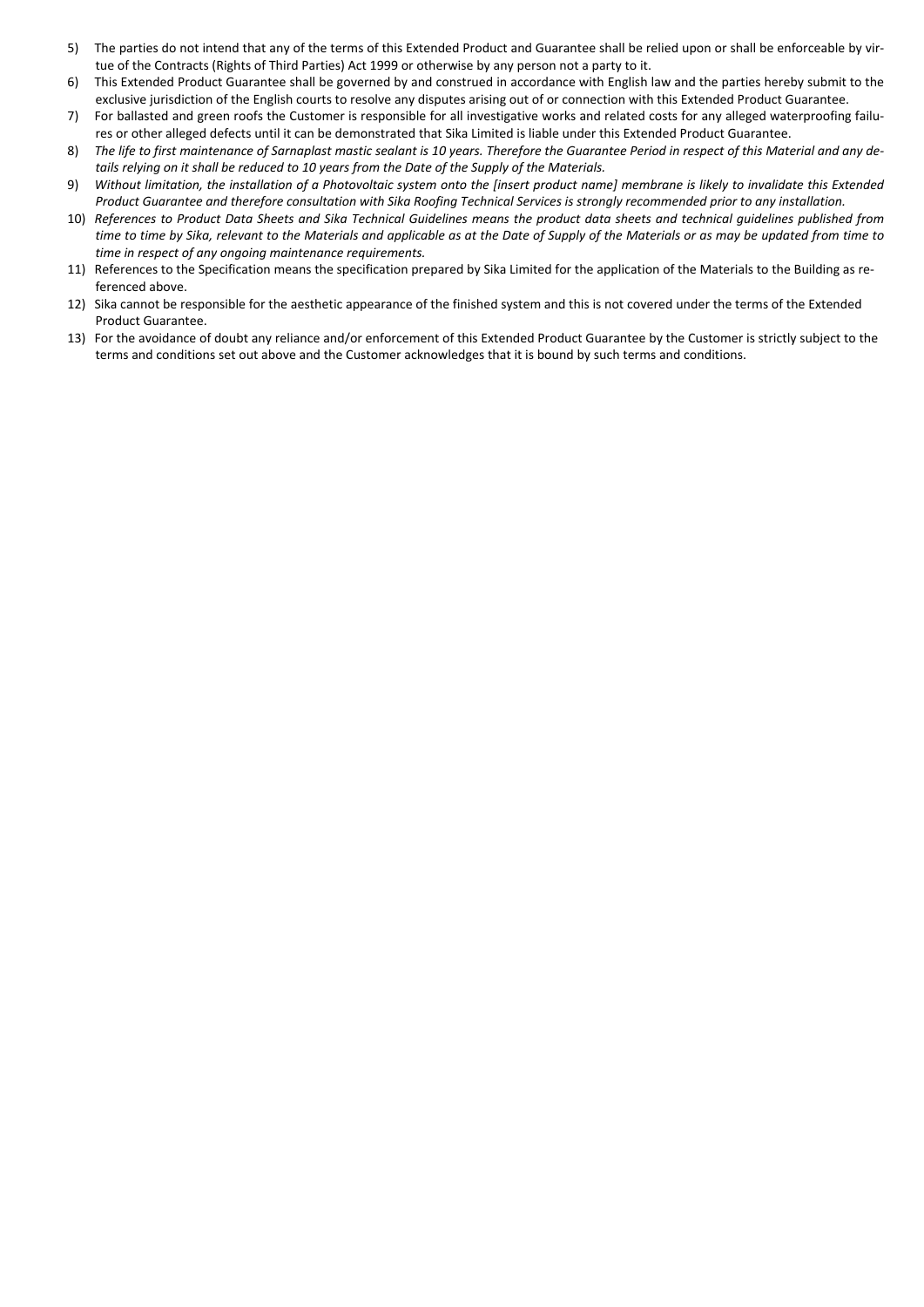### **[insert product name] Extended Product Guarantee ‐ 20 Years**

| Serial No:                        |                | Main Contractor:                                                            |                                     |
|-----------------------------------|----------------|-----------------------------------------------------------------------------|-------------------------------------|
| [insert product name] Contractor: |                |                                                                             | Customer (and any valid assignees): |
|                                   |                | Address of building subject to Extended Product Guarantee (the "Building"): |                                     |
| Roof Area:                        | m <sup>2</sup> | Specification Ref:                                                          | ("the Specification")               |

#### Suitable for: \*Limited foot traffic/Foot traffic/Vehicular traffic/Roof Garden (\*Delete as applicable)

[insert product name] products directly supplied and/or invoiced by Sika Limited, set out in the [insert product name] Field Installation Report dated [ and the [insert product name] Branded Products listed here: [Sika SolarMount 1 (SSM1) (excluding the PV panels or cabling),] ("the Materials")

Date of Supply of the Materials means: The Materials means are set of Issue:

Guarantee Period: means 20 years from the Date of the Supply of the Materials

#### **Declaration**

*"We, Sika Limited, guarantee to the Customer that if during the Guarantee Period the Materials, are proved to not meet their requirements as set out in the relevant Product Data Sheets or a defect arises as a direct result of a failure by Sika Limited to exercise reasonable skill and care in the production of the Specification, we will (i) repair or replace the Materials, or (ii) at our option, pay the reasonable cost of repair or replacement, including in either case any damage to the fabric of the roof directly caused by the Materials and/or the defect, subject to the terms and conditions set out below.* 

- 1) Sika Limited's liability under this Extended Product Guarantee is conditional upon the following:
	- a. Sika Limited has received full payment for the Materials and the Roofing Contractor has been paid in full for any installation or application thereof.
	- b. The Materials have been installed or laid by the [insert product name] Contractor strictly in accordance with the Specification, instructions of Sika Limited or those of the other manufacturers of the Materials, all applicable Product Data Sheets, Sika Technical Guidelines as well as in accordance with appropriate industry codes of practice (e.g. BS 6229) and design guidance;
	- c. The Materials as recorded in the [insert product name] Field Installation Report referred to above, are used for the purpose and in a manner for which they were intended and with reference to the Building's Humidity Classification, set out in the Specification.
	- d. Any defects relating to Materials are reported in writing to Sika Limited, Watchmead, Welwyn Garden City, Hertfordshire, AL7 1BQ, (i) as soon as the defect is, or should reasonably have been, discovered e.g. after adverse weather or an annual inspection and (ii) in any event within the Guarantee Period;
	- e. This 20 years Extended Product Guarantee period will only remain valid (irrespective of when any defect occurs or is discovered) if roof inspections are carried out at intervals of not more than 5 years with the first inspection being before the fifth anniversary of the Date of Supply of the Materials. Failure to comply with this inspection obligation shall cause the Guarantee Period of this Extended Product Guarantee to reduce to 15 years. Inspections must be carried out by the Sika Roofing Applications Department and any remedial works found necessary or desirable by Sika Limited would need to be properly carried out by the [insert prod‐ uct name] Contractor noted above (at the cost of the Customer unless Sika Limited is liable for any defects in accordance with this Extended Product Guarantee). Safe access for inspection is to be provided by the Customer;
	- f. The Materials have been properly maintained by the Customer, strictly in accordance with the attached maintenance require‐ ments (as may be updated from time to time by Sika Limited) and appropriate industry codes of practice (e.g. BS 6229) and design guidance;
	- g. All appropriate measures to prevent and/or limit damage have been taken; and/or
	- h. The defects and/or losses cannot be attributed to any external effects (including force majeure, acts by third parties, impact from third party products, structural movement or the existing construction or condition of the Building or any deterioration thereof) or any other matters reasonably outside the control of Sika Limited.
- 2) Sika Limited's aggregate liability to the Customer and any assignees under this Extended Product Guarantee whether in contract, tort (including negligence), misrepresentation, under statute or otherwise shall not exceed £500,000. Sika Limited shall have no liability to the Customer and/or any assignees, whether in contract, tort (including negligence), misrepresentation, under statute or otherwise, for: (a) any physical damage to the building or its contents (other than the fabric of the roof); (b) any direct or indirect: loss of profit, loss of revenue, loss of business, loss of goodwill or reputation, loss of anticipated savings, loss of feed in tariff or power generation; (c) any indirect, consequential or special loss in each case whether or not foreseeable or in the contemplation of the parties. Sika Limited's liability shall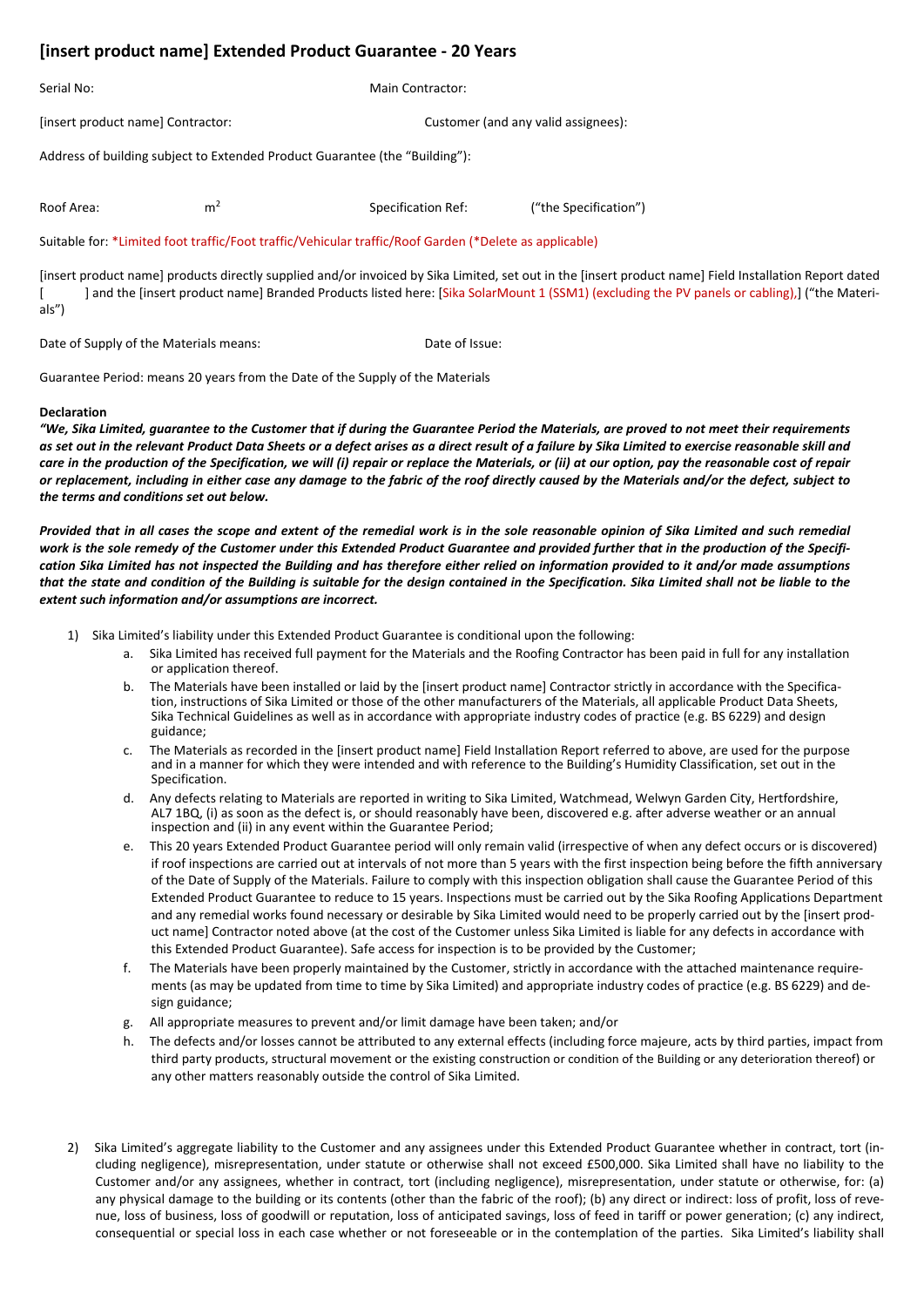not be excluded or limited for any matter for which it is not permitted by law to exclude or limit, or to attempt to exclude or limit, its liability.

- 3) *This Extended Product Guarantee shall exclusively apply to the Building referenced. This Extended Product Guarantee contains all the provi‐ sions between Sika Limited and the Customer relating to liability for the Materials and any design, advice or recommendations in connec‐ tion with such Building. There are no torts, conditions, warranties, representations or terms, express or implied as to the Materials and any design, advice or recommendations, that are binding on the parties except as specifically stated in this Extended Product Guarantee.*
- 4) *This Extended Product Guarantee is for the sole benefit of the Customer. It may be assigned in whole and not in part and no more than three times. Each assignment shall be effective on the date of written notice being given to Sika Limited, Watchmead, Welwyn Garden City, Hertfordshire, AL7 1BQ, provided that, such notice states the full name and registered office and/or principal place of business/primary res‐ idence of the assignee.*
- 5) The parties do not intend that any of the terms of this Extended Product and Guarantee shall be relied upon or shall be enforceable by virtue of the Contracts (Rights of Third Parties) Act 1999 or otherwise by any person not a party to it.
- 6) This Extended Product Guarantee shall be governed by and construed in accordance with English law and the parties hereby submit to the exclusive jurisdiction of the English courts to resolve any disputes arising out of or connection with this Extended Product Guarantee.
- 7) For ballasted and green roofs the Customer is responsible for all investigative works and related costs for any alleged waterproofing failures or other alleged defects until it can be demonstrated that Sika Limited is liable under this Extended Product Guarantee.
- 8) The life to first maintenance of Sarnaplast mastic sealant is 10 years. The life to first maintenance of the [insert product name] Liquid Detai*ling System is 15 years. Therefore the Guarantee Period in respect of these Materials and any details relying on them shall be reduced to 10 years and 15 years from the Date of the Supply of the Materials respectively.*
- 9) *Without limitation, the installation of a Photovoltaic system onto the [insert product name] membrane is likely to invalidate this Extended Product Guarantee and therefore consultation with Sika Roofing Technical Services is strongly recommended prior to any installation.*
- 10) *References to Product Data Sheets and Sika Technical Guidelines means the product data sheets and technical guidelines published from time to time by Sika, relevant to the Materials and applicable as at the Date of Supply of the Materials or as may be updated from time to time in respect of any ongoing maintenance requirements.*
- 11) References to the Specification means the specification prepared by Sika Limited for the application of the Materials to the Building as referenced above.
- 12) Sika cannot be responsible for the aesthetic appearance of the finished system and this is not covered under the terms of the Extended Product Guarantee.
- 13) Where a Sika SolaRoof® system is installed, the terms & conditions of the Joju Solar Guarantee apply to the non-Sika branded products and to the installation work.
- 14) For the avoidance of doubt any reliance and/or enforcement of this Extended Product Guarantee by the Customer is strictly subject to the terms and conditions set out above and the Customer acknowledges that it is bound by such terms and conditions.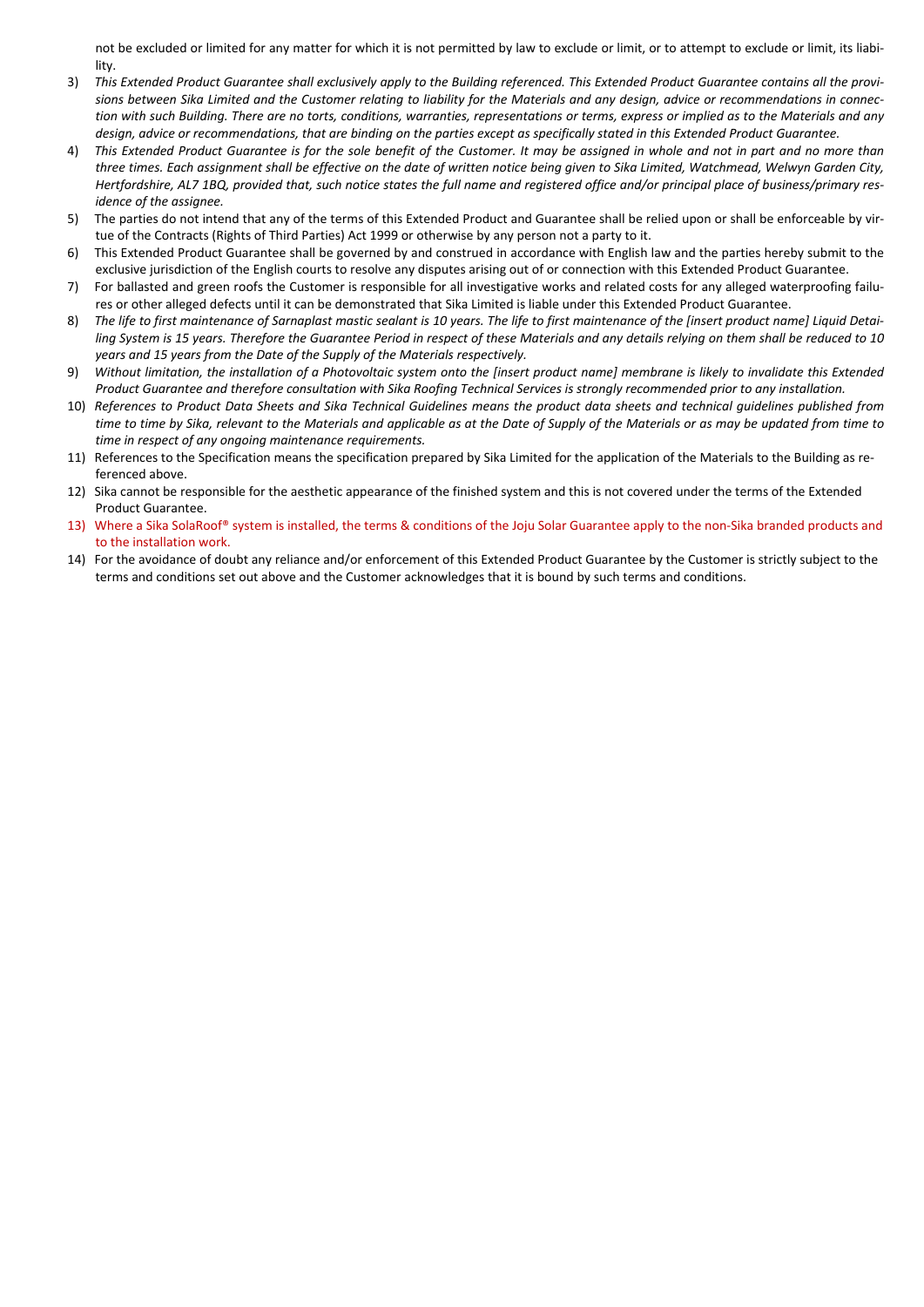### **[insert product name] Extended Product Guarantee ‐ 25 Years**

| Serial No:                                                                  | Main Contractor:                    |
|-----------------------------------------------------------------------------|-------------------------------------|
| [insert product name] Contractor:                                           | Customer (and any valid assignees): |
| Address of building subject to Extended Product Guarantee (the "Building"): |                                     |

Roof Area: m2 Specification Ref: ("the Specification")

Suitable for: Limited foot traffic

[insert product name] products directly supplied and/or invoiced by Sika Limited, set out in the [insert product name] Field Installation Report dated [  $\qquad$  ] and the [insert product name] Branded Products listed here: [  $\qquad$  ] ("the Materials")

Date of Supply of the Materials means: Date of Issue: Date of Issue:

Guarantee Period: means 25 years from the Date of the Supply of the Materials

#### **Declaration**

*"We, Sika Limited, guarantee to the Customer that if during the Guarantee Period the Materials, are proved to not meet their requirements as set out in the relevant Product Data Sheets or a defect arises as a direct result of a failure by Sika Limited to exercise reasonable skill and care in the production of the Specification, we will (i) repair or replace the Materials, or (ii) at our option, pay the reasonable cost of repair or replacement, including in either case any damage to the fabric of the roof directly caused by the Materials and/or the defect, subject to the terms and conditions set out below.* 

- 1) Sika Limited's liability under this Extended Product Guarantee is conditional upon the following:
	- a. Sika Limited has received full payment for the Materials and the Roofing Contractor has been paid in full for any installation or application thereof.
	- b. The Materials have been installed or laid by the [insert product name] Contractor strictly in accordance with the Specification, instructions of Sika Limited or those of the other manufacturers of the Materials, all applicable Product Data Sheets, Sika Technical Guidelines as well as in accordance with appropriate industry codes of practice (e.g. BS 6229) and design guidance;
	- c. The Materials as recorded in the [insert product name] Field Installation Report referred to above, are used for the purpose and in a manner for which they were intended and with reference to the Building's Humidity Classification, set out in the Specification.
	- d. Any defects relating to Materials are reported in writing to Sika Limited, Watchmead, Welwyn Garden City, Hertfordshire, AL7 1BQ, (i) as soon as the defect is, or should reasonably have been, discovered e.g. after adverse weather or an annual inspection and (ii) in any event within the Guarantee Period;
	- e. This 25 years Extended Product Guarantee period will only remain valid (irrespective of when any defect occurs or is discovered) if roof inspections are carried out at intervals of not more than 5 years with the first inspection being before the fifth anniversary of the Date of Supply of the Materials. Failure to comply with this inspection obligation shall cause the Guarantee Period of this Extended Product Guarantee to reduce to 15 years. Inspections must be carried out by the Sika Roofing Applications Department and any remedial works found necessary or desirable by Sika Limited would need to be properly carried out by the [insert prod‐ uct name] Contractor noted above (at the cost of the Customer unless Sika Limited is liable for any defects in accordance with this Extended Product Guarantee). Safe access for inspection is to be provided by the Customer;
	- f. The Materials have been properly maintained by the Customer, strictly in accordance with the attached maintenance require‐ ments (as may be updated from time to time by Sika Limited) and appropriate industry codes of practice (e.g. BS 6229) and design guidance;
	- g. All appropriate measures to prevent and/or limit damage have been taken; and/or
	- h. The defects and/or losses cannot be attributed to any external effects (including force majeure, acts by third parties, impact from third party products, structural movement or the existing construction or condition of the Building or any deterioration thereof) or any other matters reasonably outside the control of Sika Limited.
- 2) Sika Limited's aggregate liability to the Customer and any assignees under this Extended Product Guarantee whether in contract, tort (including negligence), misrepresentation, under statute or otherwise shall not exceed £500,000. Sika Limited shall have no liability to the Customer and/or any assignees, whether in contract, tort (including negligence), misrepresentation, under statute or otherwise, for: (a) any physical damage to the building or its contents (other than the fabric of the roof); (b) any direct or indirect: loss of profit, loss of revenue, loss of business, loss of goodwill or reputation, loss of anticipated savings, loss of feed in tariff or power generation; (c) any indirect, consequential or special loss in each case whether or not foreseeable or in the contemplation of the parties. Sika Limited's liability shall not be excluded or limited for any matter for which it is not permitted by law to exclude or limit, or to attempt to exclude or limit, its liability.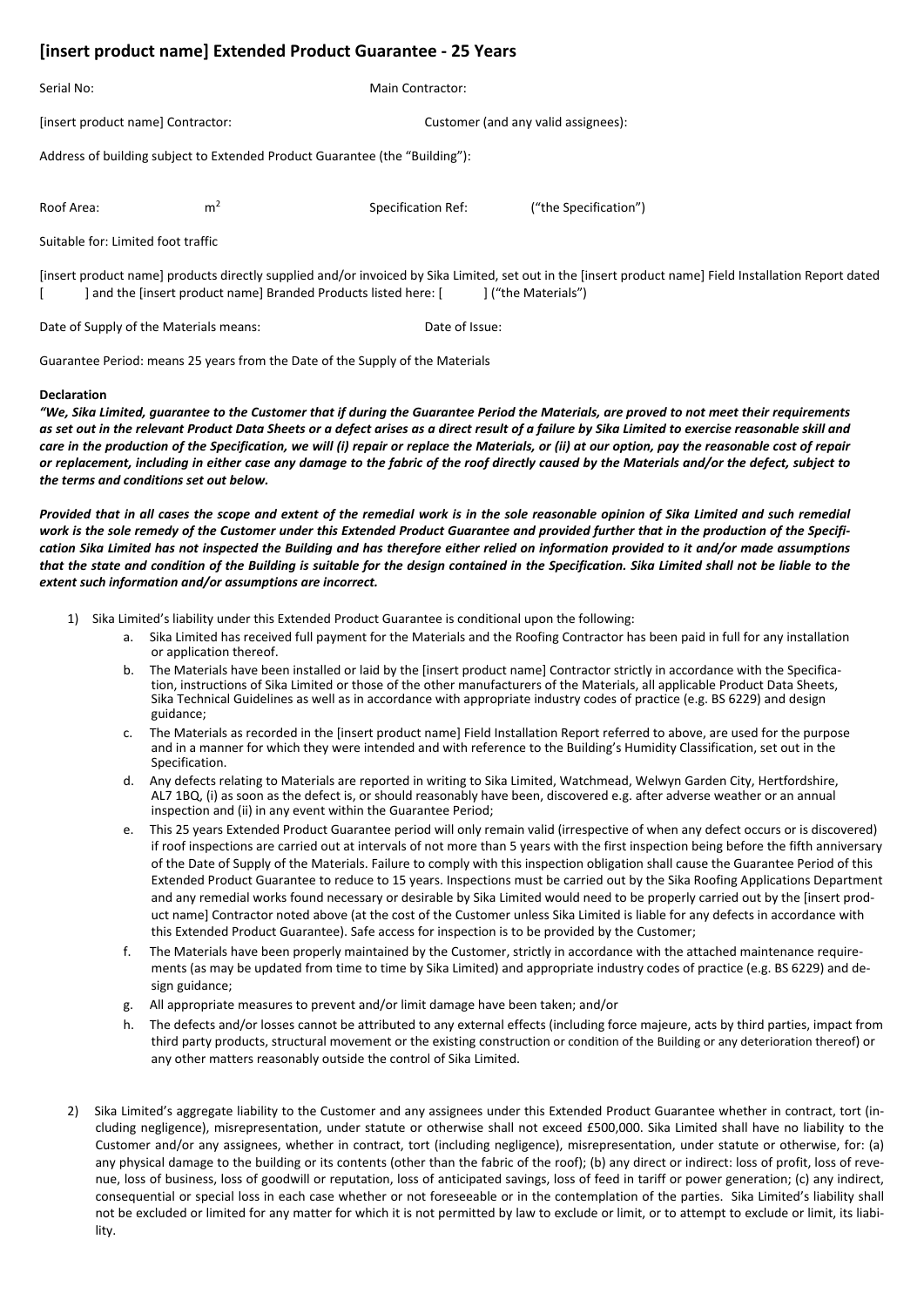- 3) *This Extended Product Guarantee shall exclusively apply to the Building referenced. This Extended Product Guarantee contains all the provi‐ sions between Sika Limited and the Customer relating to liability for the Materials and any design, advice or recommendations in connec‐ tion with such Building. There are no torts, conditions, warranties, representations or terms, express or implied as to the Materials and any design, advice or recommendations, that are binding on the parties except as specifically stated in this Extended Product Guarantee.*
- 4) *This Extended Product Guarantee is for the sole benefit of the Customer. It may be assigned in whole and not in part and no more than three times. Each assignment shall be effective on the date of written notice being given to Sika Limited, Watchmead, Welwyn Garden City, Hertfordshire, AL7 1BQ, provided that, such notice states the full name and registered office and/or principal place of business/primary res‐ idence of the assignee.*
- 5) The parties do not intend that any of the terms of this Extended Product and Guarantee shall be relied upon or shall be enforceable by virtue of the Contracts (Rights of Third Parties) Act 1999 or otherwise by any person not a party to it.
- 6) This Extended Product Guarantee shall be governed by and construed in accordance with English law and the parties hereby submit to the exclusive jurisdiction of the English courts to resolve any disputes arising out of or connection with this Extended Product Guarantee.
- 7) The Sika Limited liability to the Customer and/or any assignee for the period from the 20<sup>th</sup> anniversary of the Date of Supply of the Materials to the end of the Guarantee Period is on a reducing basis, amortised over 30 years e.g. a successful claim in year 21 would be paid by Sika Limited at  $9/30<sup>th</sup>$  of the claim, year 22 paid at  $8/30<sup>th</sup>$  etc, subject in any event to the other terms of the guarantee including without limitation any other limits on liability.
- 8) The life to first maintenance of Sarnaplast mastic sealant is 10 years. The life to first maintenance of the [insert product name] Liquid Detai*ling System is 15 years. Therefore the Guarantee Period in respect of these Materials and any details relying on them shall be reduced to 10 years and 15 years from the Date of the Supply of the Materials respectively.*
- 9) *Without limitation, the installation of a Photovoltaic system onto the [insert product name] membrane is likely to invalidate this Extended Product Guarantee and therefore consultation with Sika Roofing Technical Services is strongly recommended prior to any installation.*
- 10) *References to Product Data Sheets and Sika Technical Guidelines means the product data sheets and technical guidelines published from time to time by Sika, relevant to the Materials and applicable as at the Date of Supply of the Materials or as may be updated from time to time in respect of any ongoing maintenance requirements.*
- 11) References to the Specification means the specification prepared by Sika Limited for the application of the Materials to the Building as referenced above.
- 12) Sika cannot be responsible for the aesthetic appearance of the finished system and this is not covered under the terms of the Extended Product Guarantee.
- 13) For the avoidance of doubt any reliance and/or enforcement of this Extended Product Guarantee by the Customer is strictly subject to the terms and conditions set out above and the Customer acknowledges that it is bound by such terms and conditions.

Fixfast Warranty Documents





7500\_FF\_Warranty-Fixfast\_Warranty-D Document\_Brochure ocument\_Applicatio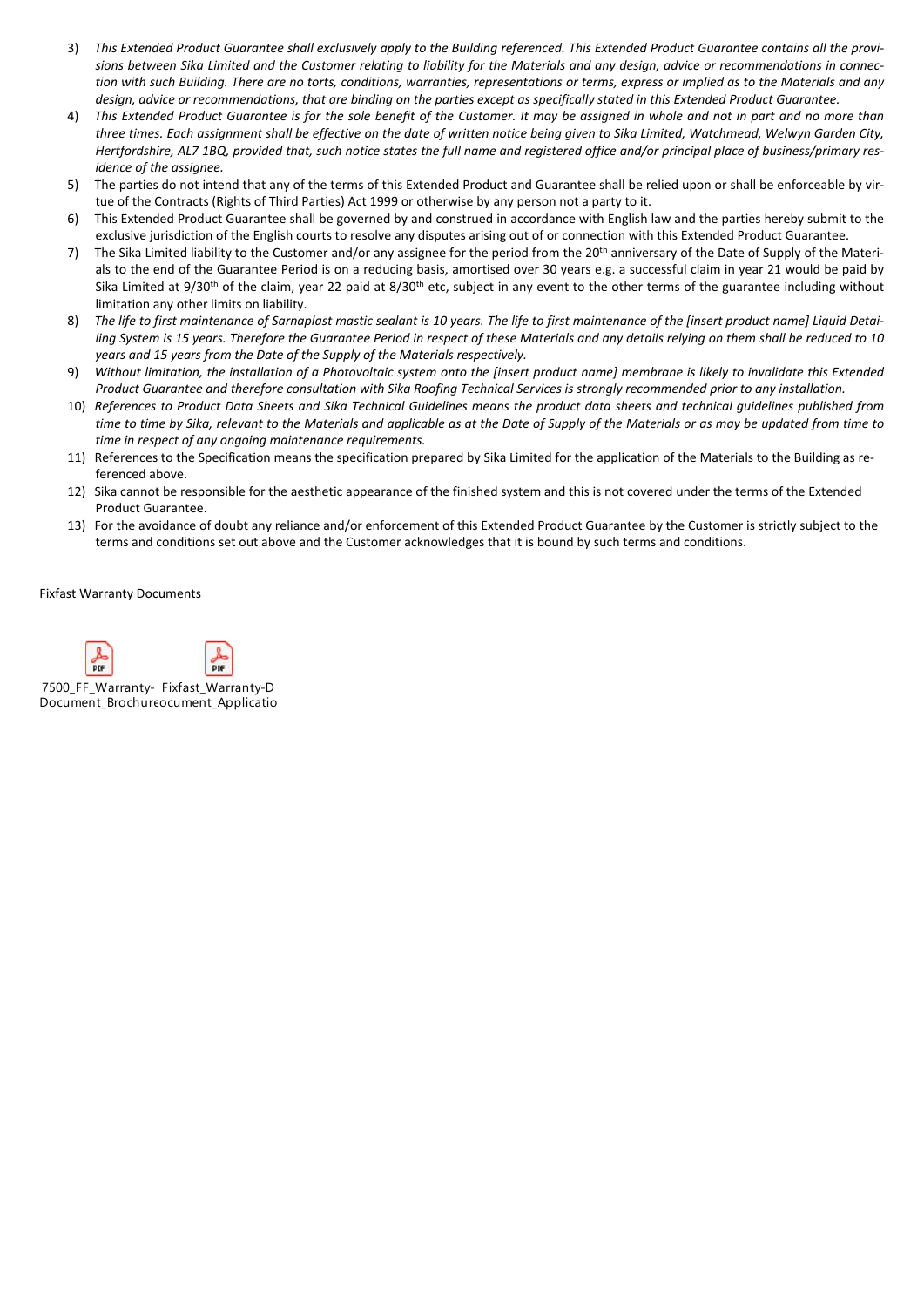# **Packaging:**

The Products will be packaged in accordance with the quantities as agreed for the Product range by the Parties in writing.

From: Dean Grady [mailto:grady.dean@uk.sika.com] Sent: 09 October 2019 15:58 To: Warwick Badams < Warwick. Badams@fixfast.com> Cc: Jonathan Brown <Jonathan.Brown@fixfast.com>; Jon Carron <Jon.Carron@fixfast.com> Subject: RE: Sika Fixfast Oct 2019 Trading Agreement - Product Marking

#### Hi Warwick

Yes your SureFast product reference is fine can we have the SikaRoof® as a prefix maybe a separate label (in the beginning anyway). I just got this branding confirmed today.

We will accept the standard quantities and packaging otherwise that you already have.

Does that help?



#### Dean Grady BA FloR TechIOSH Product Manager SPM

#### Sika Limited

\_\_\_\_\_\_\_\_\_\_\_\_\_\_\_\_\_\_\_\_\_<br>Watchmead, Welwyn Garden City, Herts, AL7 1BQ. UK Mobile: +44 (0) 7508 407717 Reception: +44 (0) 1707 394444 eMail:grady.dean@uk.sika.com Web: http://gbr.sika.com/?mc\_phishing\_protection\_id=28398-bmevesptdgle184jtk30<br>Registered in England and Wales 226822. VAT registration GB 197 018 347

The information contained herein and any other advice are given in good faith based on Sika's current knowledge and experience of the products when properly stored, handled and applied under normal<br>conditions in accordance tests. In case of changes in the parameters of the application, such as changes in substrates etc., or in case of a different application, consult Sika's Technical Service prior to using Sika products. The information<br>cont refer to the most recent issue of the local Product Data Sheet for the product concerned, copies of which will be supplied on request.

### **Marking:**

The Products will be labelled as Sika products (example below).

| <b>SikaRoof®</b><br><b>SF-TLP x 100</b>                     | Sika-Trocal <sup>®</sup>                                                                                                  |
|-------------------------------------------------------------|---------------------------------------------------------------------------------------------------------------------------|
| <b>Head Flange Diameter</b><br>$\Rightarrow$<br>Tube Length | Batch                                                                                                                     |
| CE<br>ETA 15/0406 www.fixfast.com/dop                       | Notified body No. 1071<br>Produced by Fixfast, Merlin House, Seven Mile Lane,<br>Borough Green, Sevenoaks, Kent, TN15 8QY |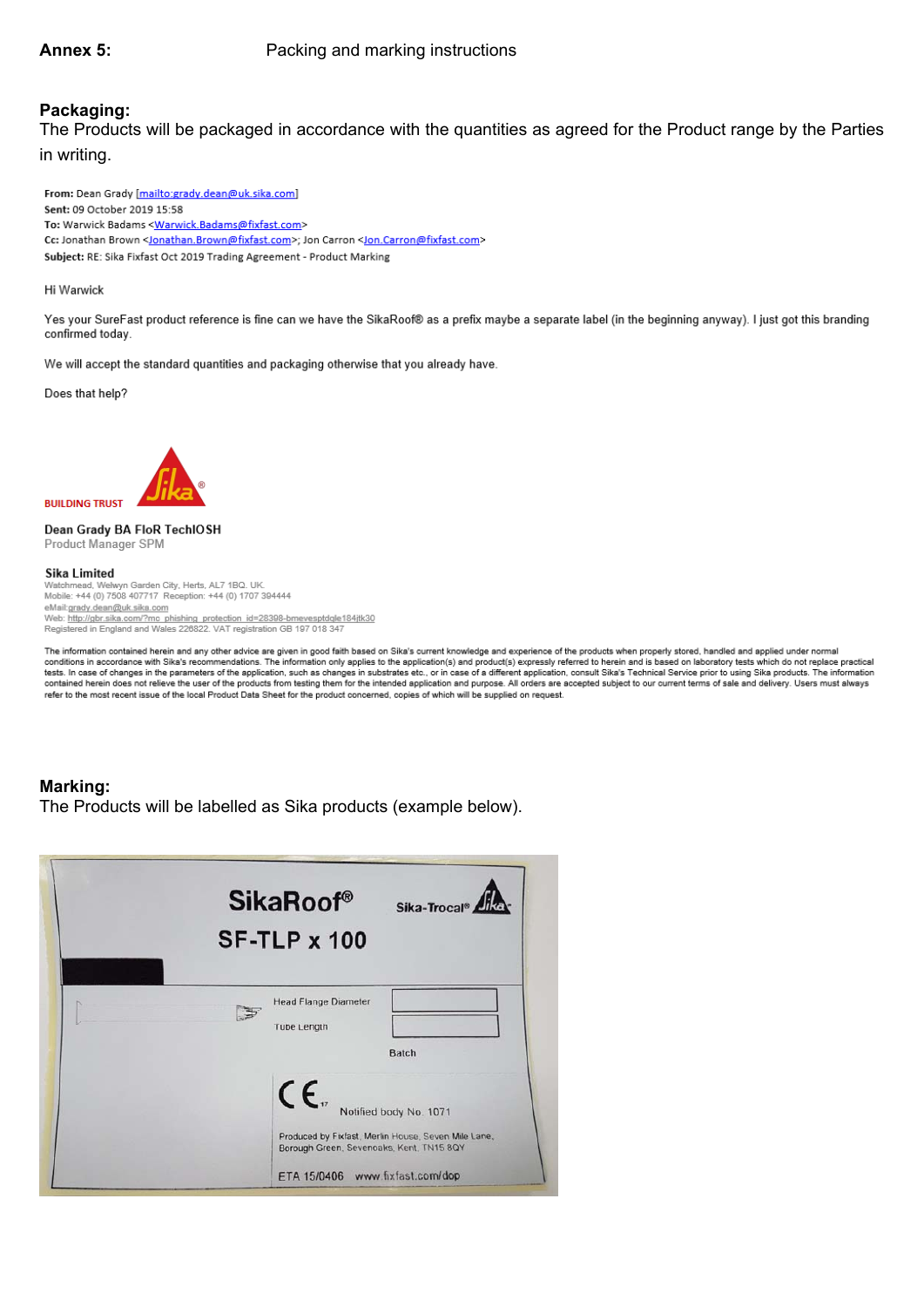### Draft of proposed delivery note – sent by Dean Grady for approval 11/10/2019

#### **DELIVER TO**

Sika Ltd Site C - Accounts Payable Dept<br>Watchmead<br>Welwyn Garden City HERTFORDSHIRE AL7 1BQ United Kingdom

**INVOICE TO** 

Sika Ltd<br>Site C - Accounts Payable Dept<br>Watchmead<br>Welwyn Garden City HERTFORDSHIRE AL7 1BQ<br>United Kingdom

### **DELIVERY NOTE**

Sika-Trocal<sup>®</sup> Sika Ltd Site C - Accounts Payable Dept Watchmead Welwyn Garden City HERTFORDSHIRE ALT 1BQ United Kingdom<br>ALT 1BQ United Kingdom<br>Phone: 01707 394444 Fax: 01707 329129 Email:

| <b>ACCOUNT</b>    | <b>REP</b> |                    | YOUR ORDER NUMBER           | <b>DESPATCH DATE I DELIVERY REF</b> |         | <b>DEL METHOD</b>                   | PAGE           |
|-------------------|------------|--------------------|-----------------------------|-------------------------------------|---------|-------------------------------------|----------------|
| SIK001            |            | <b>AREA-F</b>      | <b>TEST - SETVE COPPINS</b> | 11/10/2019                          | 345618  | <b>Collect From Merlin</b><br>House | $1$ of $1$     |
| <b>STOCK CODE</b> |            | <b>DESCRIPTION</b> |                             | <b>COLOUR</b>                       | QTY ORD | <b>QTL DEL</b>                      | <b>BALANCE</b> |
|                   |            |                    |                             |                                     |         |                                     |                |
| FOFLO040SBS       |            | FO-FLO-40-SBS      |                             |                                     | 1.00    | 1.00                                | 0.00           |
|                   |            |                    |                             |                                     |         |                                     |                |
|                   |            |                    |                             |                                     |         |                                     |                |

| <b>Picked By:</b><br><b>Checked By:</b><br><b>Shipped By:</b> | jamesc<br>JAMES C | Carrier<br><b>No of Packages</b><br><b>Description</b> | Collection                      |           |
|---------------------------------------------------------------|-------------------|--------------------------------------------------------|---------------------------------|-----------|
|                                                               |                   | Pack ID: 188113                                        | <b>Consignment No</b><br>Weight | 0.00000KG |

| <b>NAME:</b>      | DATE: |
|-------------------|-------|
| <b>SIGNATURE:</b> |       |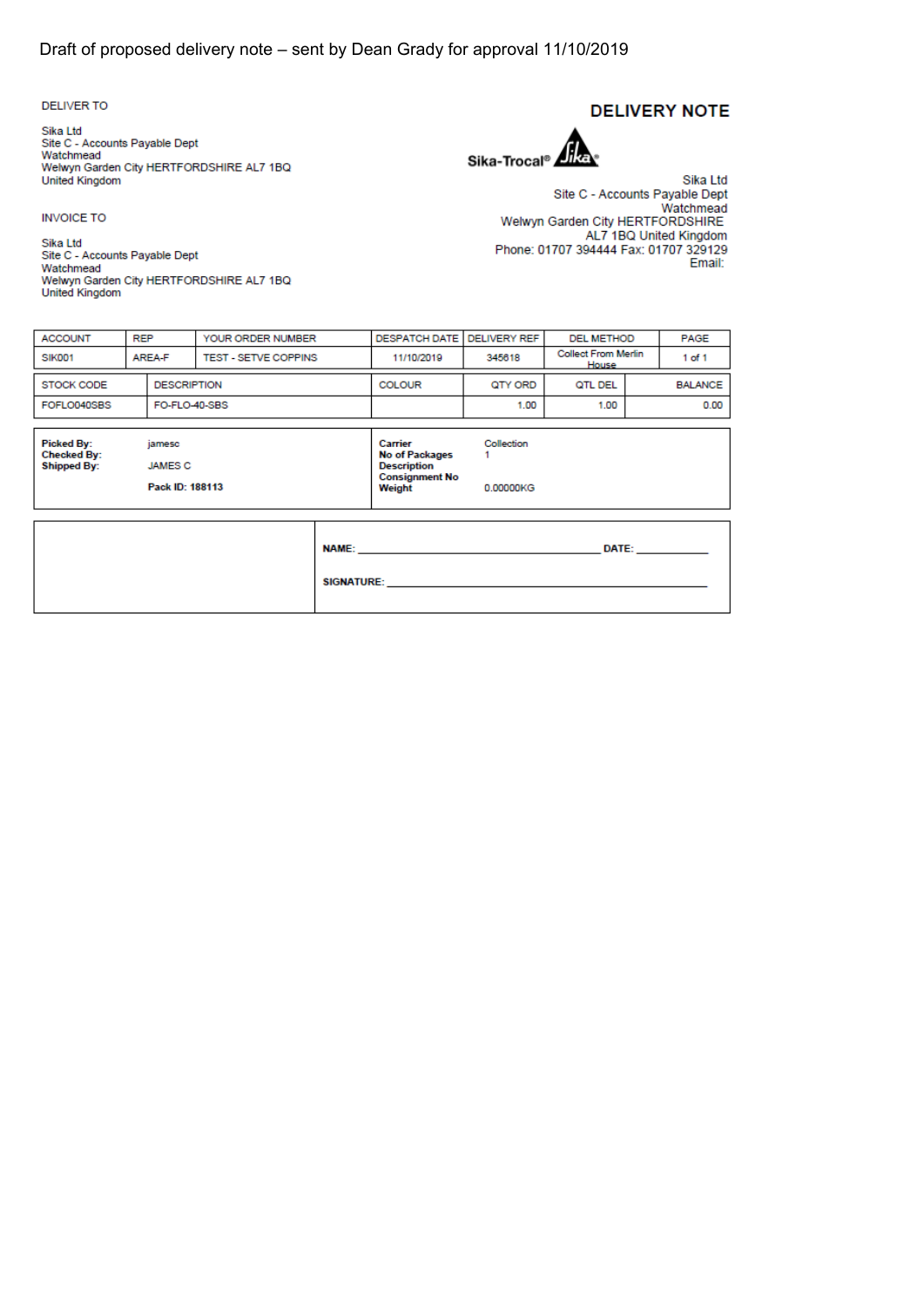### Specifications

The products shall comply with all related standards, requirements and Product Data Sheets. They shall be free from defect fit for the proposed use of the Product, compatible with any other Sika Branded Roofing Products, which is free from all defects, with a lifetime of at least equal to the Guarantee Period of the Product, in conformity with the specifications contained in this **Annex 6**.

Trading Product Specification - Product Data Sheet for SureFast Fasteners :



Released Production Sites – [insert]

Other Production sites should be agreed and approved by the Parties in writing.

Products from other production sites can be released by Sika's PCP process, with notification to Supplier.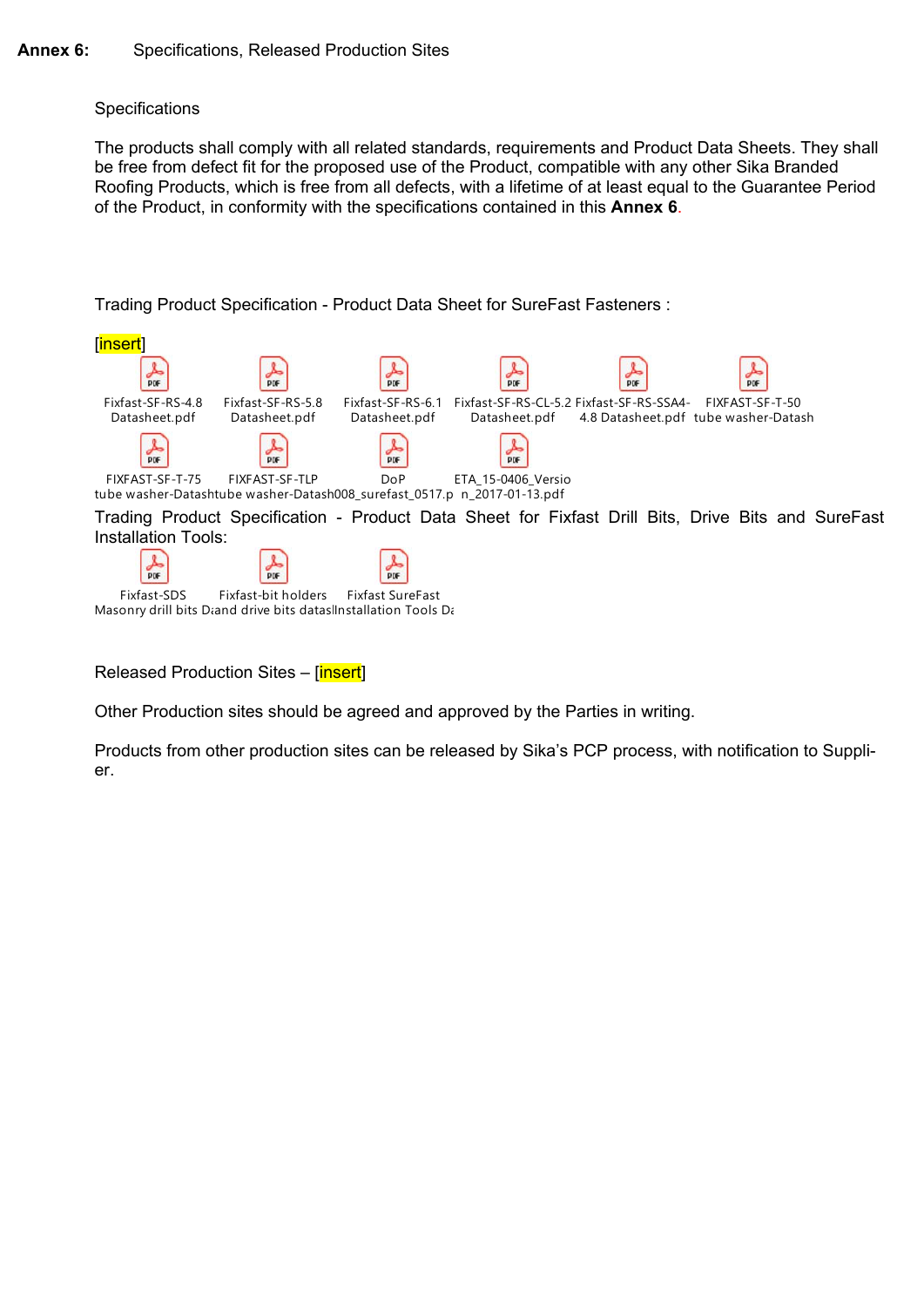Trading Product Specification - Product Data Sheets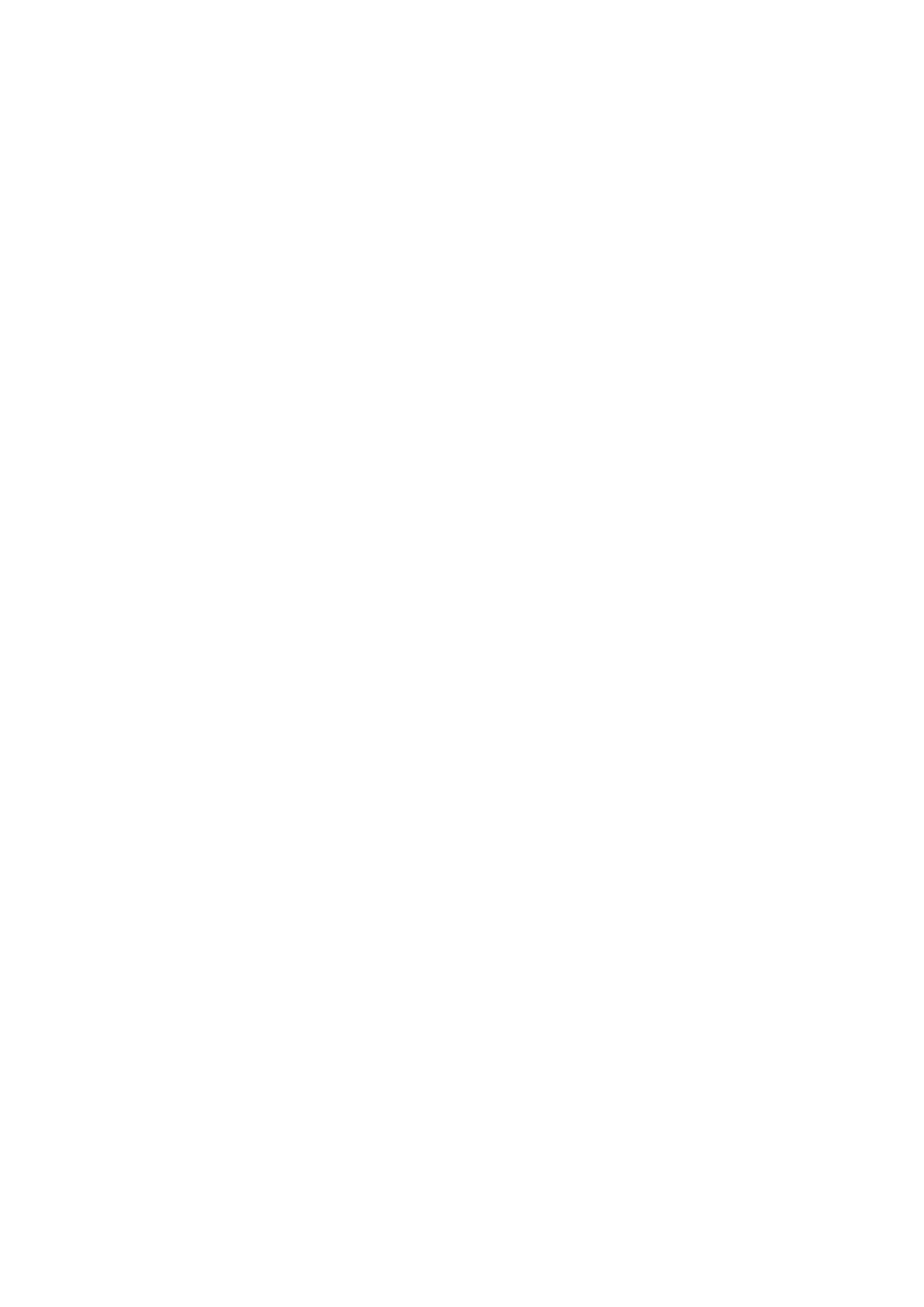### **Annex 8:** Complaint handling procedure

Product complaints formally notified to Supplier require an initial response to communicate findings within 3 working days. It is essential that communication is maintained to ensure an efficient conclusion minimizing damages in respect of costs and reputation to both Parties.

#### [Supplier to provide UK version of complaints handling policy].

We have a form online for requesting help or raising a complaint at https://www.fixfast.com/contact-us All these messages are initially handled by our Customer Services Team.

# Send us a message

Our friendly team will respond usually within 2 hours (Mon-Fri), or 24 hours if you have an invoice query.

Please enter your details and we'll be in touch with you shortly

#### Your Name

Please enter your full name

#### Your company name

Please ignore if you do not represent a company

### Phone Number \*

We'll use this number if you need us to call you.

#### Email address \*

We'll use this if we need to email you about your query.

#### Subject \*

Overview of why you are contacting us

#### Message \*

Please enter the full details of your query in this box

**SFND MFSSAGF** 

A message can be sent to sales@fixfast.com which will be handled by our Customer Services Team.

Depending on the nature of the enquiry, certain details will be needed for us handle it.

Our Customer Services Manager is preparing a list of typical queries/complaints and the relevant details/information we will require.

This will be sent to you in the next few days.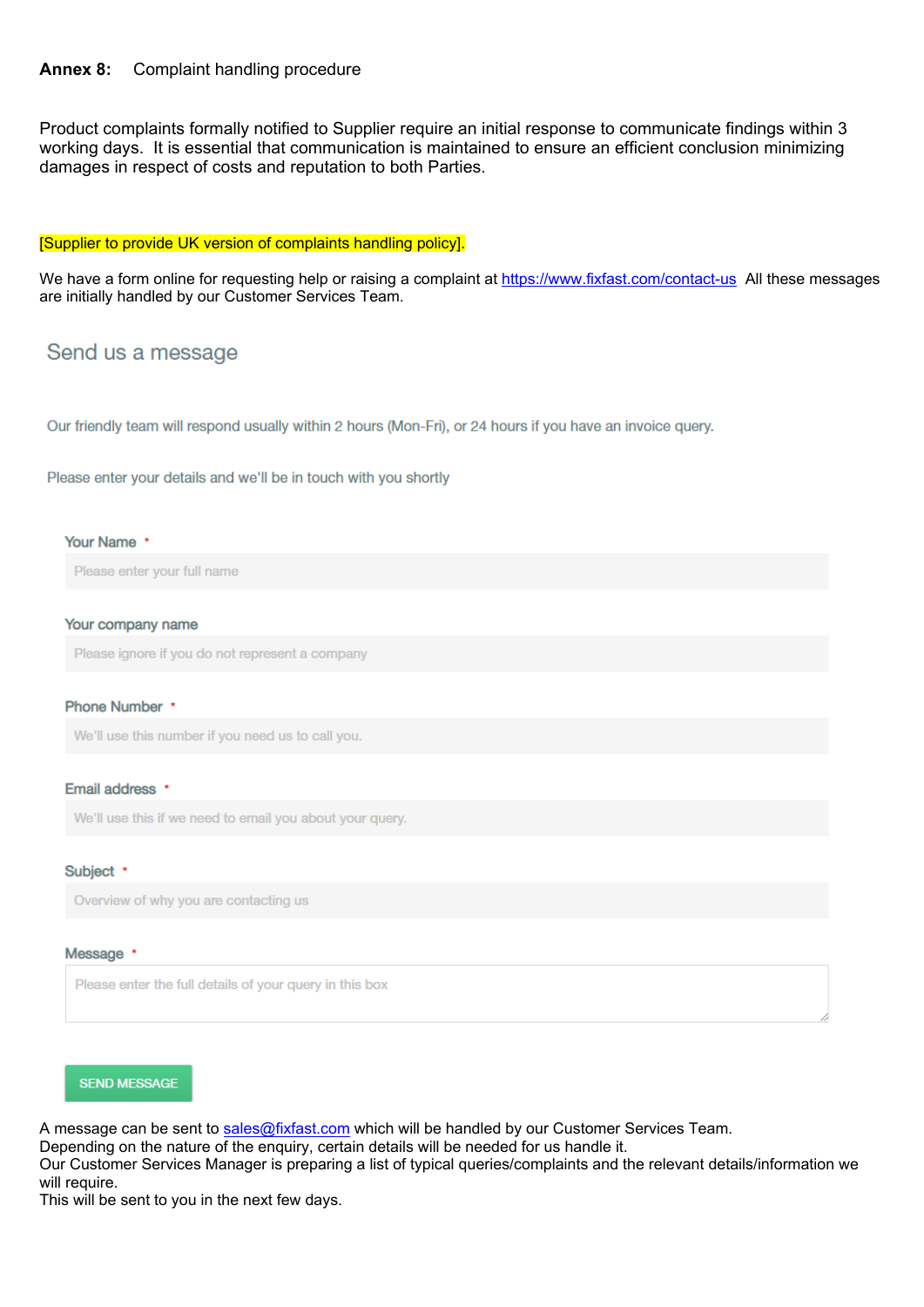We have a returns policy and associated returns form as below.



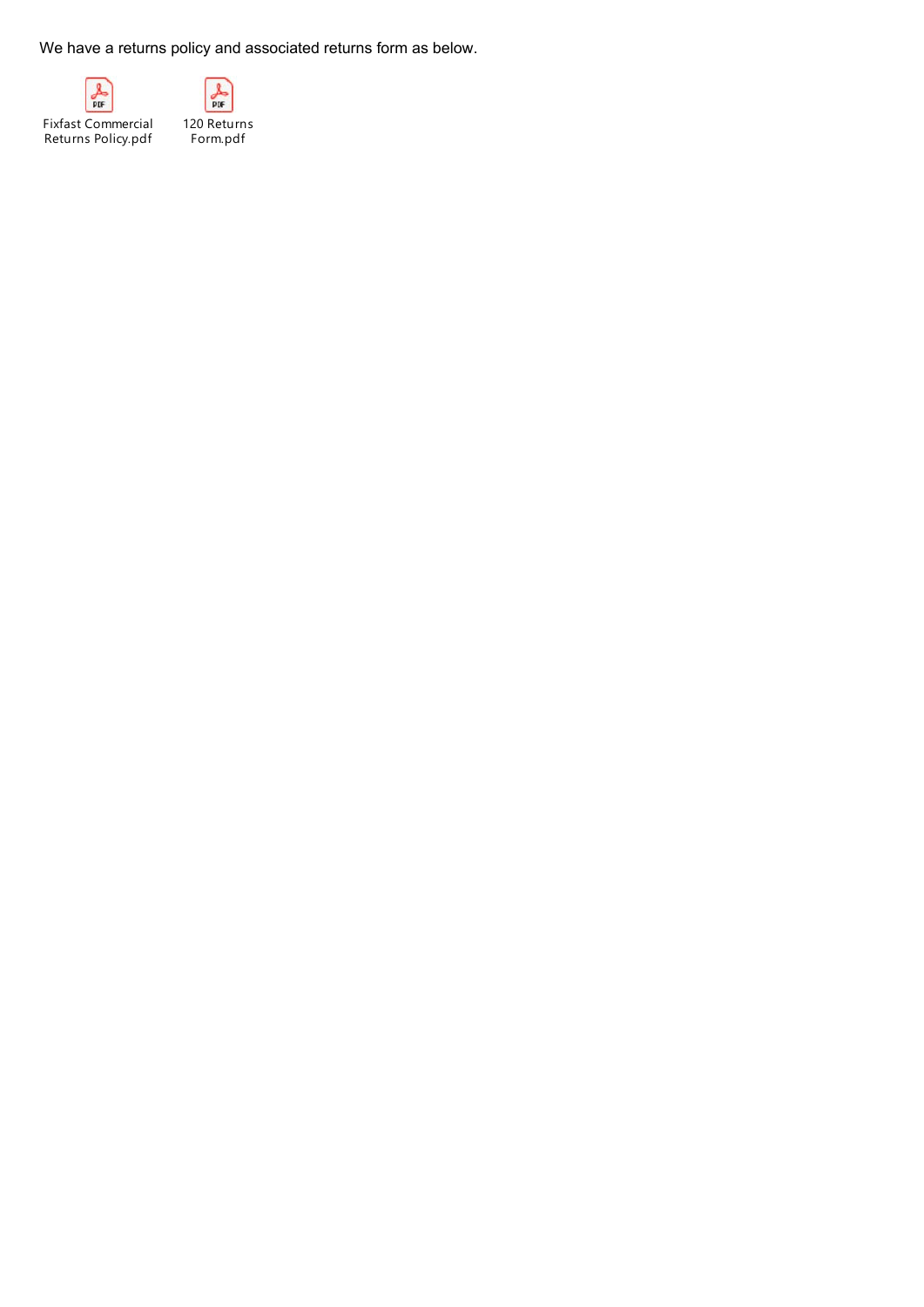### **Annex 9**: Performance of site surveys/pull-out testing

### A request for pull out tests, site visits and windload calculations can be submitted online at https://www.fixfast.com/technical-services-request

Fixfast's technical team provide a range of calculations and technical services to contractors and architects looking to purchase or specify our products. You can find out more about these services here, or register a request below.

# Request a technical service

There are just four steps to requesting a Technical Service

1 - Ensure you are logged into to your Fixfast online account, or register for a new account in less than a minute. Click here to login / register.

Logging in ensures:

- . The request form will pre-populate standard information saving you time
- Submit requests on the go from your mobile phone no more printing and scanning forms
- Fastest response from our technical team by collect the exact information we need first time
- 2 Select the service you require by clicking on the relevant 'request' button below
- 3 Complete all the fields on the form
- 4 Once complete, click 'submit' at the bottom of the form

Once we have received your request, we'll be in touch. If you have any questions, please call us on 0800 304 7616, or email tech@fixfast.com.



#### Pull out tests and site visits

Book a visit to your project by a Fixfast engineer for fastener pull testing, proof testing, or application-specific testing. Every visit will be followed up with a comprehensive written report to ensure you have all the information you need.

Request a site visit



#### Windload calculations

Windload calculations for flat roofing projects using our SureFast flat roofing fastener systems, in accordance with Eurocode 1991-1-4.

**REQUEST CALCULATION** 

**REQUEST SITE VISIT** 

Request windload calculation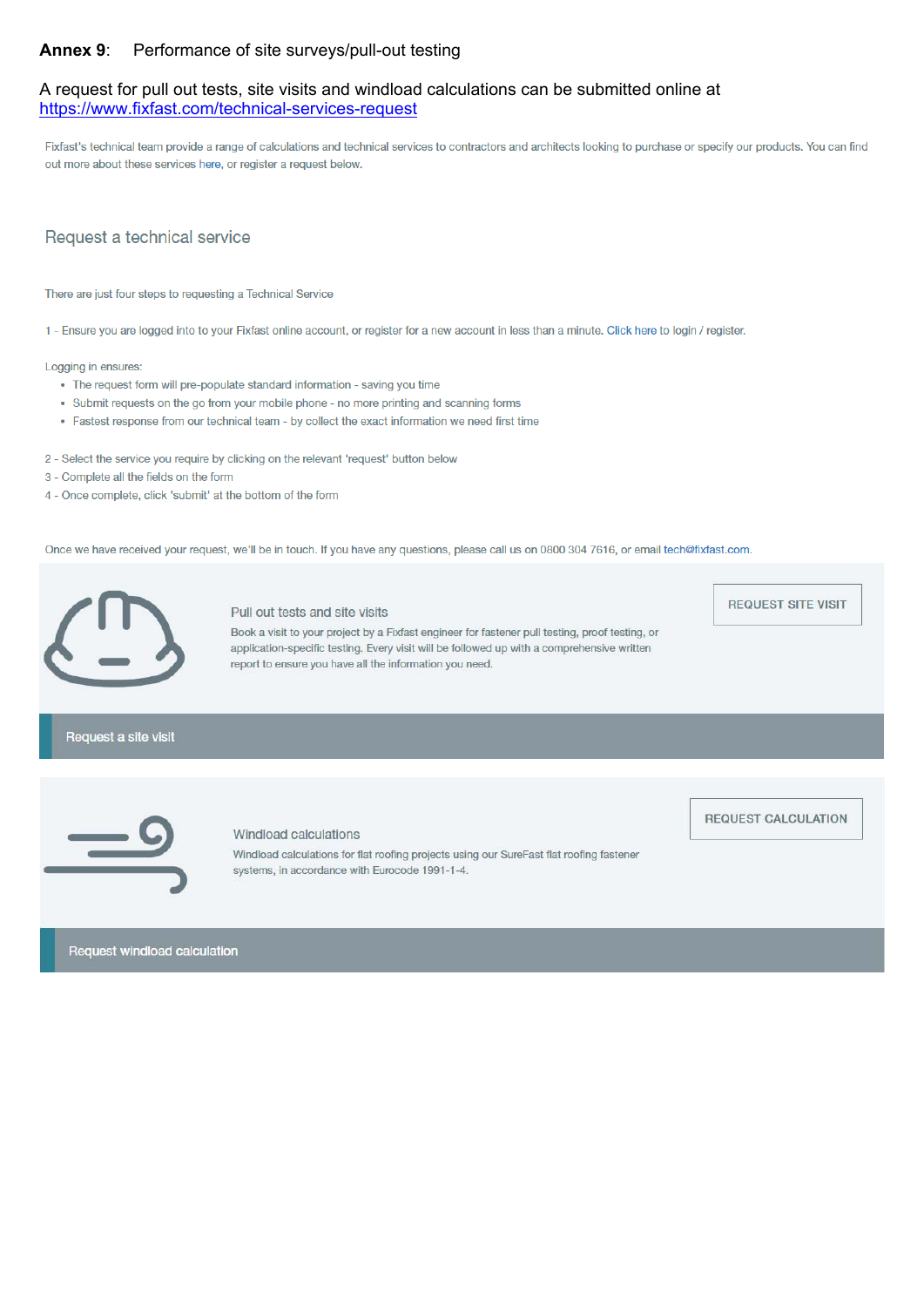# **Annex 10:** Contacts List including escalation procedure

### **Sika Main Contacts:**

| Product manager LAM                                   | Gavin White                 | white.gavin@uk.sika.com                             | 0044 1772 255685                     |
|-------------------------------------------------------|-----------------------------|-----------------------------------------------------|--------------------------------------|
| Product manager SPM                                   | Dean Grady                  | grady.dean@uk.sika.com                              | 07508 4077 17                        |
| BU manager - Roofing and spe-<br>cialist distribution | Rod Benson                  | benson.rod@uk.sika.com                              | 0780 2695 004                        |
| Head of purchasing<br>Head of operations              | Phil Heyes<br>Keith Gilbert | heyes.phil@uk.sika.com<br>gilbert.keith@uk.sika.com | 0044 1772 255048<br>0044 1707 363883 |

| Customer Services Manager     |
|-------------------------------|
| <b>Commercial Development</b> |
| Executive                     |
| <b>Head of Commercial</b>     |
| Technical Consultant – Flat   |
| Roofing                       |

| <b>Customer Services Manager</b>           | <b>Steve Coppins</b>  | stephen.coppins@fixfast.com | 0800 304 7616 |
|--------------------------------------------|-----------------------|-----------------------------|---------------|
| <b>Commercial Development</b><br>Executive | <b>Warwick Badams</b> | warwick.badams@fixfast.com  | 0800 304 7616 |
| <b>Head of Commercial</b>                  | Jon Carron            | jon.carron@fixfast.com      | 0800 304 7616 |
| Technical Consultant - Flat<br>Roofing     | Jonathan Brown        | jonathan.brown@fixfast.com  | 07582 126208  |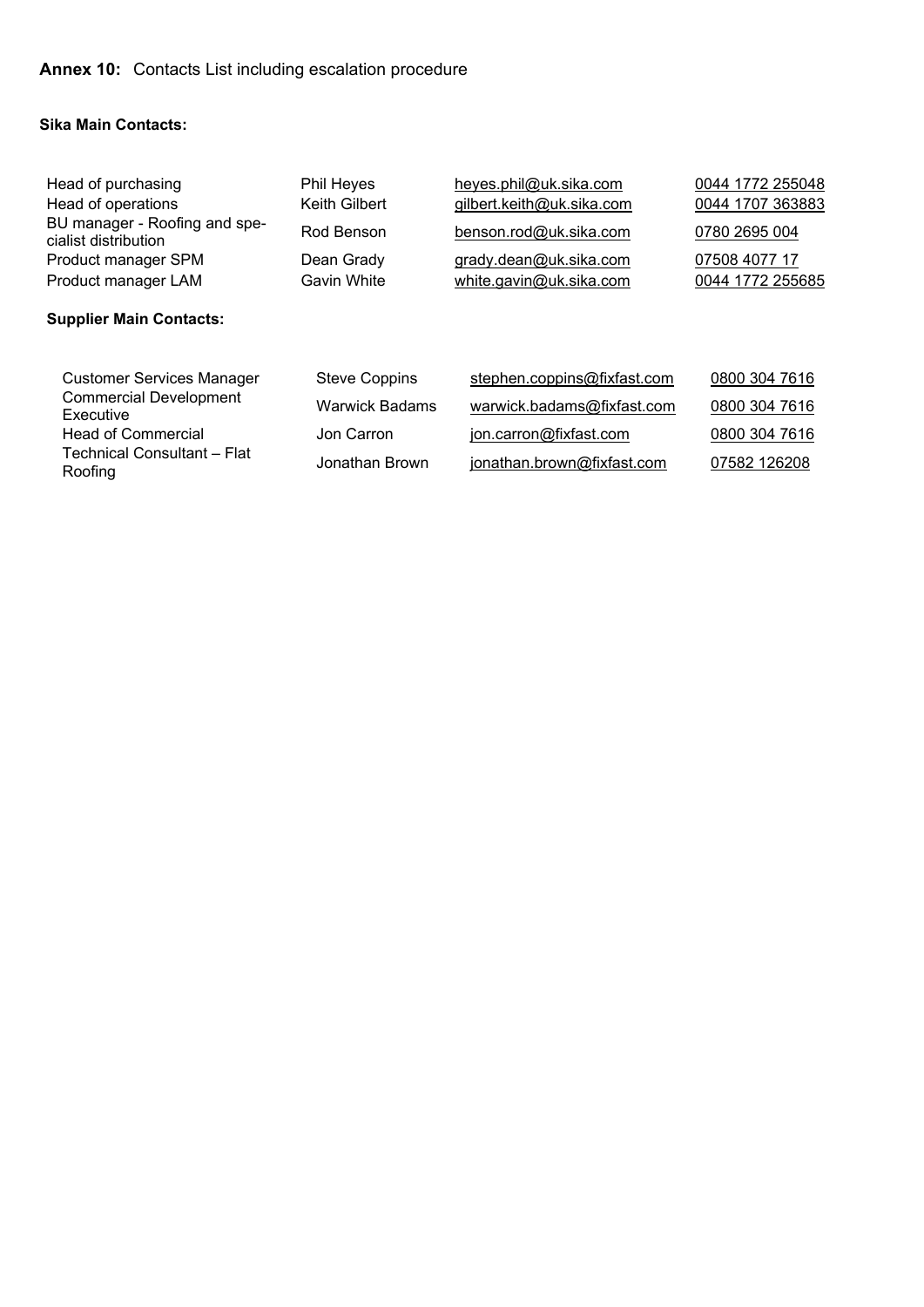# **Annex 11 – Order Process**

The parties shall comply with the order processing set out in this Annex 11.